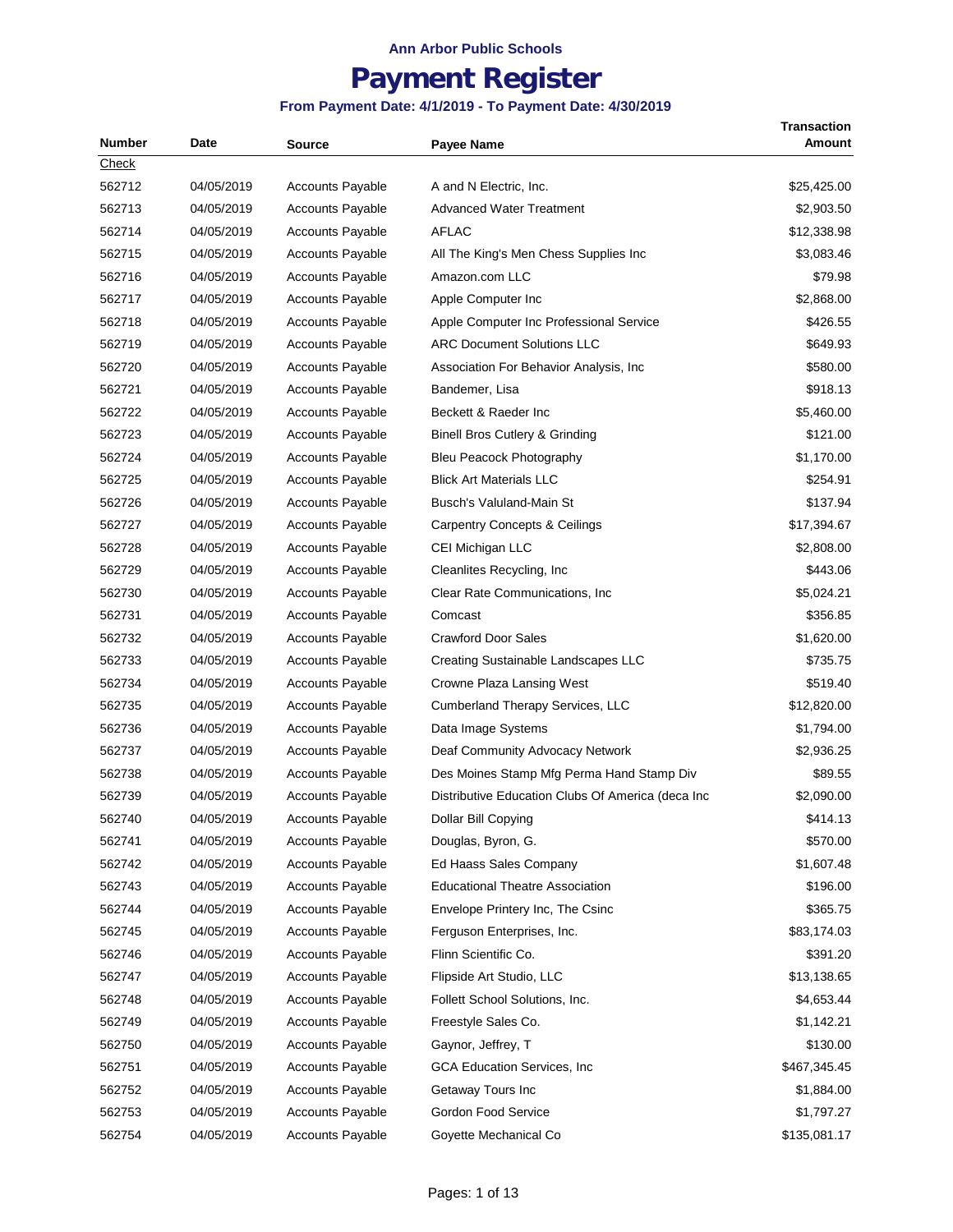### **Payment Register**

| 562755 | 04/05/2019 | <b>Accounts Payable</b> | Grek Powers dba G-Powers Training             | \$3,023.34   |
|--------|------------|-------------------------|-----------------------------------------------|--------------|
| 562756 | 04/05/2019 | <b>Accounts Payable</b> | H.V. Burton Company                           | \$14,638.82  |
| 562757 | 04/05/2019 | <b>Accounts Payable</b> | Haidous, Angela                               | \$3,415.00   |
| 562758 | 04/05/2019 | <b>Accounts Payable</b> | Harrison Builders, Inc. Dba Harrison Floors   | \$450.00     |
| 562759 | 04/05/2019 | <b>Accounts Payable</b> | Heinemann Greenwood Publishing                | \$1,848.70   |
| 562760 | 04/05/2019 | Accounts Payable        | Herald Publishing-Commercial Pcard - Printing | \$675.00     |
| 562761 | 04/05/2019 | <b>Accounts Payable</b> | Hudson, Melissa                               | \$3,097.40   |
| 562762 | 04/05/2019 | <b>Accounts Payable</b> | Huron Sign Company                            | \$1,431.00   |
| 562763 | 04/05/2019 | <b>Accounts Payable</b> | IDN-Hardware Sales Inc.                       | \$3,640.50   |
| 562764 | 04/05/2019 | <b>Accounts Payable</b> | Inspired By Science, LLC                      | \$3,227.27   |
| 562765 | 04/05/2019 | <b>Accounts Payable</b> | Integrated Design Soutions, LLC               | \$19,520.00  |
| 562766 | 04/05/2019 | <b>Accounts Payable</b> | J W Pepper & Sons, Inc.                       | \$691.98     |
| 562767 | 04/05/2019 | <b>Accounts Payable</b> | Johnson, Bryan, Lee                           | \$130.00     |
| 562768 | 04/05/2019 | <b>Accounts Payable</b> | Johnson Controls Inc                          | \$3,494.31   |
| 562769 | 04/05/2019 | <b>Accounts Payable</b> | Johnstone Supply Detroit Group                | \$1,596.70   |
| 562770 | 04/05/2019 | <b>Accounts Payable</b> | Jostens                                       | \$60.00      |
| 562771 | 04/05/2019 | <b>Accounts Payable</b> | Kathy Baker                                   | \$4,035.00   |
| 562772 | 04/05/2019 | <b>Accounts Payable</b> | Kelly-Shaieb, Jessica, Leigh                  | \$130.00     |
| 562773 | 04/05/2019 | <b>Accounts Payable</b> | Keytag LLC                                    | \$350.89     |
| 562774 | 04/05/2019 | <b>Accounts Payable</b> | Konica Minolta Business Solutions USA, Inc.   | \$10.38      |
| 562775 | 04/05/2019 | <b>Accounts Payable</b> | Konica Minolta Business Solutions USA, Inc.   | \$390.00     |
| 562776 | 04/05/2019 | <b>Accounts Payable</b> | Kozak, Mary, Anastasia                        | \$1,120.00   |
| 562777 | 04/05/2019 | <b>Accounts Payable</b> | Landmark Tours & Travel                       | \$4,702.00   |
| 562778 | 04/05/2019 | <b>Accounts Payable</b> | Lazarus, Rebecca, Ruth                        | \$130.00     |
| 562779 | 04/05/2019 | <b>Accounts Payable</b> | Leslie Science & Nature Center                | \$1,500.00   |
| 562780 | 04/05/2019 | <b>Accounts Payable</b> | Little Caesars Pizza                          | \$239.84     |
| 562781 | 04/05/2019 | <b>Accounts Payable</b> | Lowe's Home Centers, Inc.                     | \$326.91     |
| 562782 | 04/05/2019 | <b>Accounts Payable</b> | Lucks Music Library                           | \$326.41     |
| 562783 | 04/05/2019 | <b>Accounts Payable</b> | Messa (370)                                   | \$557,526.05 |
| 562784 | 04/05/2019 | <b>Accounts Payable</b> | Metro Delivery, Inc.                          | \$155.20     |
| 562785 | 04/05/2019 | <b>Accounts Payable</b> | <b>Metro Waste Service</b>                    | \$1,436.65   |
| 562786 | 04/05/2019 | <b>Accounts Payable</b> | MI Amateur Softball Association - MASA        | \$822.95     |
| 562787 | 04/05/2019 | <b>Accounts Payable</b> | Michigan Avian Experience                     | \$175.00     |
| 562788 | 04/05/2019 | <b>Accounts Payable</b> | Michigan DECA                                 | \$15,985.00  |
| 562789 | 04/05/2019 | <b>Accounts Payable</b> | Michigan Dyslexia Institute                   | \$950.00     |
| 562790 | 04/05/2019 | <b>Accounts Payable</b> | Michigan Power Rodding, Inc.                  | \$835.00     |
| 562792 | 04/05/2019 | <b>Accounts Payable</b> | Michigan Water Polo Association               | \$500.00     |
| 562793 | 04/05/2019 | <b>Accounts Payable</b> | Mitchell, Harmony, Tynisha                    | \$130.00     |
| 562794 | 04/05/2019 | <b>Accounts Payable</b> | Mitchell & Mouat Architects                   | \$120,920.34 |
| 562795 | 04/05/2019 | <b>Accounts Payable</b> | MMI-CPR School Tech Repair, LLC               | \$85.00      |
| 562796 | 04/05/2019 | <b>Accounts Payable</b> | <b>NACAC</b>                                  | \$205.00     |
| 562797 | 04/05/2019 | <b>Accounts Payable</b> | NUCO <sub>2</sub> Inc                         | \$612.29     |
| 562798 | 04/05/2019 | <b>Accounts Payable</b> | Office Depot                                  | \$3,765.09   |
| 562799 | 04/05/2019 | <b>Accounts Payable</b> | Phoenix Contractions, Inc.                    | \$6,388.69   |
| 562800 | 04/05/2019 | <b>Accounts Payable</b> | Pitney Bowes-Purchase Power                   | \$1,063.17   |
| 562801 | 04/05/2019 | Accounts Payable        | Purple Rose Theatre Company                   | \$464.00     |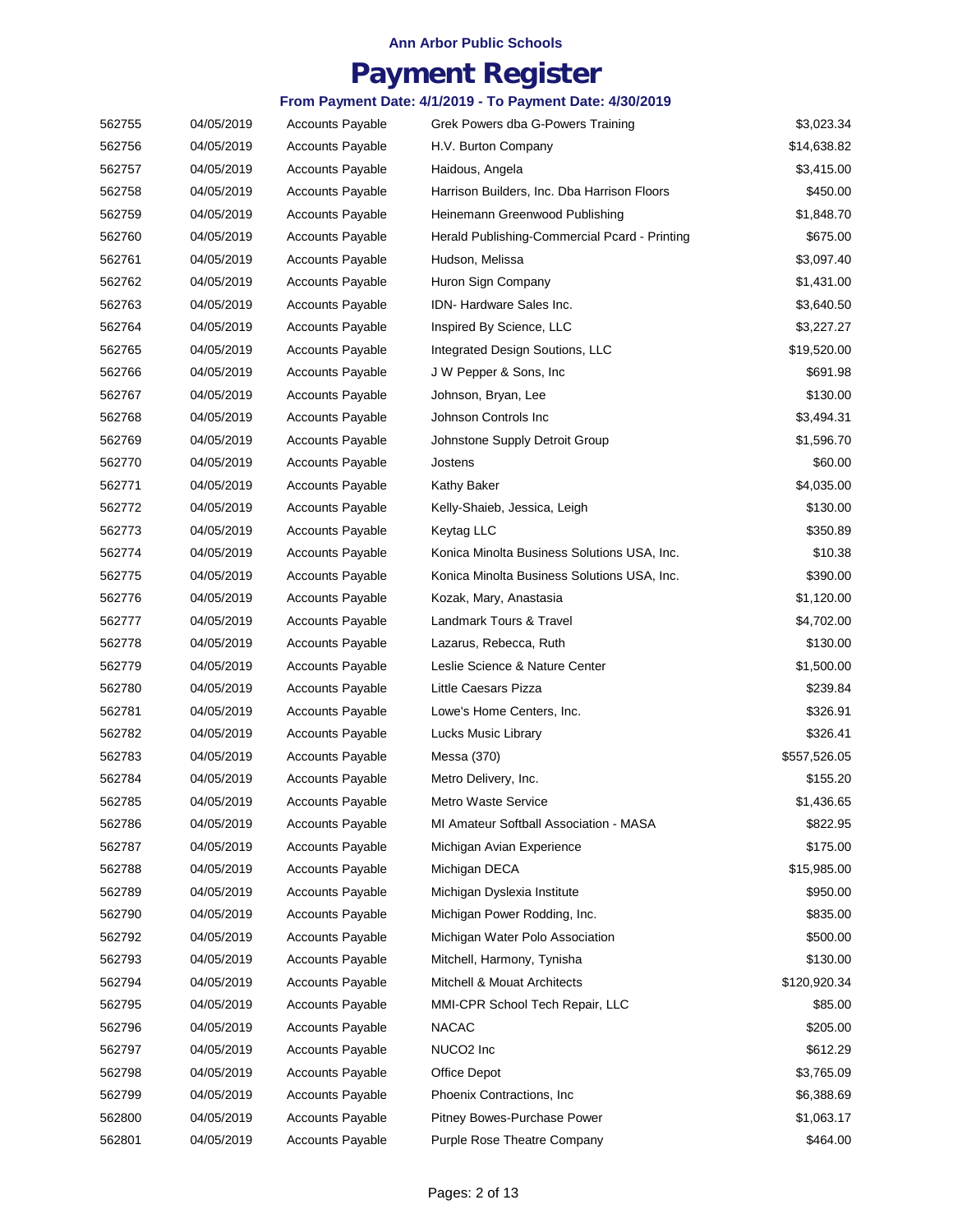## **Payment Register**

| 562802 | 04/05/2019 | <b>Accounts Payable</b> | <b>Quill Corporation</b>                           | \$191.68    |
|--------|------------|-------------------------|----------------------------------------------------|-------------|
| 562803 | 04/05/2019 | <b>Accounts Payable</b> | Revel and Roll                                     | \$117.00    |
| 562804 | 04/05/2019 | <b>Accounts Payable</b> | Robert Bosch Tool Corp                             | \$1,286.08  |
| 562805 | 04/05/2019 | <b>Accounts Payable</b> | Robert's Floors Company                            | \$7,175.00  |
| 562806 | 04/05/2019 | <b>Accounts Payable</b> | Roberts Installation & Repair                      | \$740.00    |
| 562807 | 04/05/2019 | <b>Accounts Payable</b> | Rosaen, Katelend, E.                               | \$729.11    |
| 562808 | 04/05/2019 | <b>Accounts Payable</b> | Scholastic Inc                                     | \$188.28    |
| 562809 | 04/05/2019 | <b>Accounts Payable</b> | Scholastic Inc                                     | \$525.43    |
| 562810 | 04/05/2019 | <b>Accounts Payable</b> | School Health Corporation                          | \$30.73     |
| 562811 | 04/05/2019 | <b>Accounts Payable</b> | School Specialty Inc*                              | \$825.38    |
| 562812 | 04/05/2019 | <b>Accounts Payable</b> | Service Pro Plumbing & Environmental Contracting I | \$957.50    |
| 562813 | 04/05/2019 | <b>Accounts Payable</b> | Shamrock Floor Inc                                 | \$1,935.00  |
| 562814 | 04/05/2019 | <b>Accounts Payable</b> | Shar Products Co.                                  | \$820.00    |
| 562815 | 04/05/2019 | <b>Accounts Payable</b> | Simone Danyiell Lightfoot                          | \$130.00    |
| 562816 | 04/05/2019 | <b>Accounts Payable</b> | Spartan Speech                                     | \$55.00     |
| 562817 | 04/05/2019 | <b>Accounts Payable</b> | Spirit Assist Hypnotherapy, LLC                    | \$152.70    |
| 562818 | 04/05/2019 | <b>Accounts Payable</b> | Sports & Recreation, LLC                           | \$10,178.09 |
| 562819 | 04/05/2019 | <b>Accounts Payable</b> | Stone & Dirt                                       | \$6,025.00  |
| 562820 | 04/05/2019 | <b>Accounts Payable</b> | Susan Eunice Baskett                               | \$130.00    |
| 562821 | 04/05/2019 | <b>Accounts Payable</b> | Tango Experience - Ann Arbor, LLC                  | \$1,023.86  |
| 562822 | 04/05/2019 | <b>Accounts Payable</b> | <b>Tank Testing Services Inc</b>                   | \$1,168.00  |
| 562823 | 04/05/2019 | <b>Accounts Payable</b> | The Booksource, Inc.                               | \$1,997.92  |
| 562824 | 04/05/2019 | <b>Accounts Payable</b> | The Sherwin-Williams Company                       | \$75.75     |
| 562825 | 04/05/2019 | <b>Accounts Payable</b> | Unit Packaging                                     | \$1,133.95  |
| 562826 | 04/05/2019 | <b>Accounts Payable</b> | Unum Life Insurance Company Of America             | \$4,061.22  |
| 562827 | 04/05/2019 | <b>Accounts Payable</b> | Unum Long/Short Term Insurance Company Of America  | \$12,364.46 |
| 562828 | 04/05/2019 | <b>Accounts Payable</b> | US Foods, Inc.                                     | \$1,112.97  |
| 562829 | 04/05/2019 | <b>Accounts Payable</b> | Video And Internet Stuff, Llc                      | \$1,415.00  |
| 562830 | 04/05/2019 | <b>Accounts Payable</b> | VS America Inc                                     | \$23,372.74 |
| 562831 | 04/05/2019 | <b>Accounts Payable</b> | W.J. O'Neil Company                                | \$21,196.25 |
| 562832 | 04/05/2019 | <b>Accounts Payable</b> | Wallevand, Katherine                               | \$824.88    |
| 562833 | 04/05/2019 | <b>Accounts Payable</b> | Washtenaw Glass Co.                                | \$1,257.47  |
| 562834 | 04/05/2019 | <b>Accounts Payable</b> | Washtenaw Intermediate School District             | \$160.00    |
| 562835 | 04/05/2019 | <b>Accounts Payable</b> | Waste Management                                   | \$425.68    |
| 562836 | 04/05/2019 | <b>Accounts Payable</b> | Wayne Resa                                         | \$100.00    |
| 562837 | 04/05/2019 | <b>Accounts Payable</b> | <b>Wolverine Sports Supply</b>                     | \$85.90     |
| 562838 | 04/05/2019 | <b>Accounts Payable</b> | Wolverine Supply Inc                               | \$2,692.23  |
| 562839 | 04/10/2019 | <b>Accounts Payable</b> | Golden Limousine Inc                               | \$2,311.20  |
| 562840 | 04/11/2019 | <b>Accounts Payable</b> | Asset Acceptance LLC                               | \$237.50    |
| 562841 | 04/11/2019 | <b>Accounts Payable</b> | Berndt & Associates, P.C.                          | \$122.63    |
| 562842 | 04/11/2019 | <b>Accounts Payable</b> | David Lowell's Towing                              | \$53.62     |
| 562843 | 04/11/2019 | <b>Accounts Payable</b> | Davis Vision                                       | \$3,233.73  |
| 562844 | 04/11/2019 | <b>Accounts Payable</b> | Michigan Department of Treasury                    | \$174.41    |
| 562845 | 04/11/2019 | <b>Accounts Payable</b> | Oklahoma Centralized Support Registry- FOC 711     | \$311.90    |
| 562846 | 04/11/2019 | <b>Accounts Payable</b> | <b>Pioneer Credit Recovery</b>                     | \$311.24    |
| 562847 | 04/11/2019 | <b>Accounts Payable</b> | State of Kansas                                    | \$205.20    |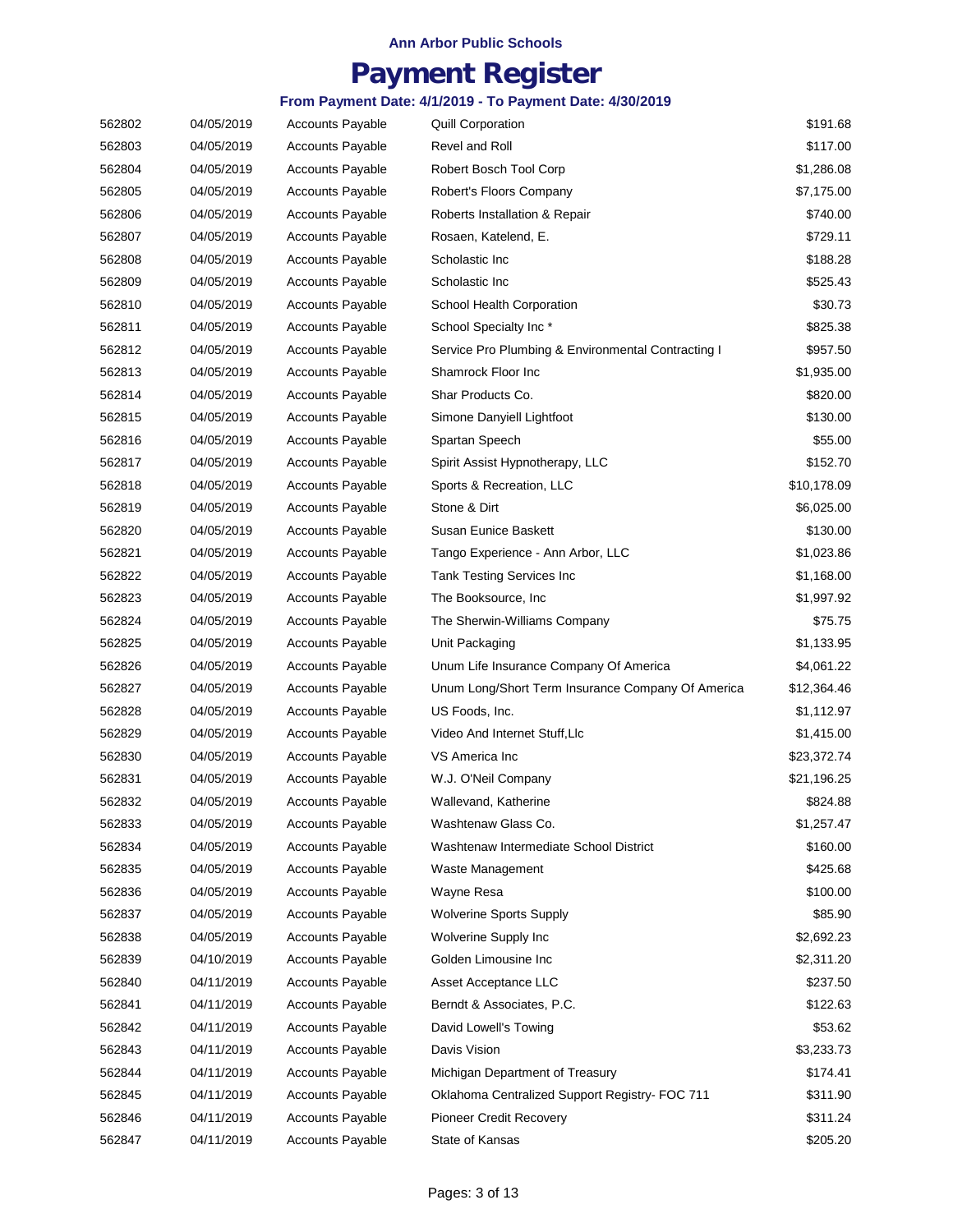## **Payment Register**

| 562848 | 04/11/2019 | <b>Accounts Payable</b> | U.S. Department of Education AWG or Pamela Tooson | \$518.45       |
|--------|------------|-------------------------|---------------------------------------------------|----------------|
| 562849 | 04/11/2019 | <b>Accounts Payable</b> | U.S. Department of Education or Daniel L. Cobello | \$107.43       |
| 562850 | 04/11/2019 | <b>Accounts Payable</b> | University Of Michigan Credit Union               | \$50.00        |
| 562851 | 04/11/2019 | <b>Accounts Payable</b> | US Department Of Education                        | \$311.24       |
| 562852 | 04/11/2019 | <b>Accounts Payable</b> | Velo Law Office                                   | \$615.98       |
| 562853 | 04/11/2019 | <b>Accounts Payable</b> | Weltman, Weinberg & Reis                          | \$197.29       |
| 562854 | 04/11/2019 | <b>Accounts Payable</b> | Chapter 13 David Wm Ruskin, Tru                   | \$150.10       |
| 562855 | 04/11/2019 | <b>Accounts Payable</b> | Chapter 13 Trustee                                | \$640.25       |
| 562856 | 04/11/2019 | <b>Accounts Payable</b> | Goodman Frost Pllc                                | \$339.37       |
| 562857 | 04/11/2019 | <b>Accounts Payable</b> | Michigan Guaranty Agency                          | \$205.51       |
| 562858 | 04/11/2019 | <b>Accounts Payable</b> | Michigan State Disbursement Unit                  | \$3,585.79     |
| 562859 | 04/11/2019 | <b>Accounts Payable</b> | Office Of The Chapter 13 Trustee                  | \$267.33       |
| 562860 | 04/11/2019 | <b>Accounts Payable</b> | US Department Of Education                        | \$86.80        |
| 562861 | 04/11/2019 | <b>Accounts Payable</b> | US Department Of Education                        | \$120.55       |
| 562862 | 04/11/2019 | <b>Accounts Payable</b> | US Dept Of Education                              | \$201.16       |
| 562863 | 04/11/2019 | <b>Accounts Payable</b> | <b>Washington State Support Registry</b>          | \$230.76       |
| 562864 | 04/11/2019 | <b>Accounts Payable</b> | A One Networks Consulting, LLC                    | \$825.00       |
| 562865 | 04/11/2019 | <b>Accounts Payable</b> | <b>ACCO Brands USA LLC</b>                        | \$864.71       |
| 562866 | 04/11/2019 | <b>Accounts Payable</b> | Adams Book Company                                | \$943.60       |
| 562867 | 04/11/2019 | <b>Accounts Payable</b> | <b>Advanced Water Treatment</b>                   | \$90.00        |
| 562868 | 04/11/2019 | <b>Accounts Payable</b> | Amazon.com LLC                                    | \$278.40       |
| 562869 | 04/11/2019 | <b>Accounts Payable</b> | Ann Arbor Center For Independent Living           | \$9,920.00     |
| 562870 | 04/11/2019 | <b>Accounts Payable</b> | Ann Arbor Welding Supply                          | \$113.60       |
| 562871 | 04/11/2019 | <b>Accounts Payable</b> | Apple Computer Inc                                | \$1,702.95     |
| 562872 | 04/11/2019 | <b>Accounts Payable</b> | Applied Imaging                                   | \$1,445,308.00 |
| 562873 | 04/11/2019 | <b>Accounts Payable</b> | Arbor Masonry, Inc.                               | \$2,460.00     |
| 562874 | 04/11/2019 | <b>Accounts Payable</b> | Arbor Springs Water                               | \$6.00         |
| 562875 | 04/11/2019 | <b>Accounts Payable</b> | AT&T                                              | \$62.37        |
| 562876 | 04/11/2019 | <b>Accounts Payable</b> | <b>Avondale School District</b>                   | \$45.00        |
| 562877 | 04/11/2019 | <b>Accounts Payable</b> | Beckett & Raeder Inc                              | \$11,250.00    |
| 562878 | 04/11/2019 | <b>Accounts Payable</b> | Behler-Young Company                              | \$3,030.62     |
| 562879 | 04/11/2019 | <b>Accounts Payable</b> | Bio-Rad Laboratories Inc                          | \$144.00       |
| 562880 | 04/11/2019 | <b>Accounts Payable</b> | <b>Blick Art Materials LLC</b>                    | \$232.52       |
| 562881 | 04/11/2019 | <b>Accounts Payable</b> | BRE SWISS LP / SWISSOTEL CHICAGO                  | \$685.60       |
| 562882 | 04/11/2019 | <b>Accounts Payable</b> | Carnival Bounce Rentals LLC                       | \$2,000.00     |
| 562883 | 04/11/2019 | <b>Accounts Payable</b> | <b>Carpentry Concepts &amp; Ceilings</b>          | \$1,024.72     |
| 562884 | 04/11/2019 | <b>Accounts Payable</b> | Cedar Point Group Sales                           | \$2,079.48     |
| 562885 | 04/11/2019 | <b>Accounts Payable</b> | Cellco Partnership Dba Verizon Wireless           | \$12,734.95    |
| 562886 | 04/11/2019 | <b>Accounts Payable</b> | Central Michigan Paper (cmp)                      | \$3,552.00     |
| 562887 | 04/11/2019 | <b>Accounts Payable</b> | Ceridian Corporation/Lifeworks                    | \$5,714.55     |
| 562888 | 04/11/2019 | <b>Accounts Payable</b> | Colman Wolf Supply Company                        | \$8,580.44     |
| 562889 | 04/11/2019 | <b>Accounts Payable</b> | Courtyard Ann Arbor                               | \$4,607.64     |
| 562890 | 04/11/2019 | <b>Accounts Payable</b> | DDI, Inc.                                         | \$5,294.50     |
| 562891 | 04/11/2019 | <b>Accounts Payable</b> | Dollar Bill Copying                               | \$1,060.90     |
| 562892 | 04/11/2019 | <b>Accounts Payable</b> | Easy English News                                 | \$300.00       |
| 562893 | 04/11/2019 | Accounts Payable        | ECT - Educate, Consult, Train                     | \$1,760.00     |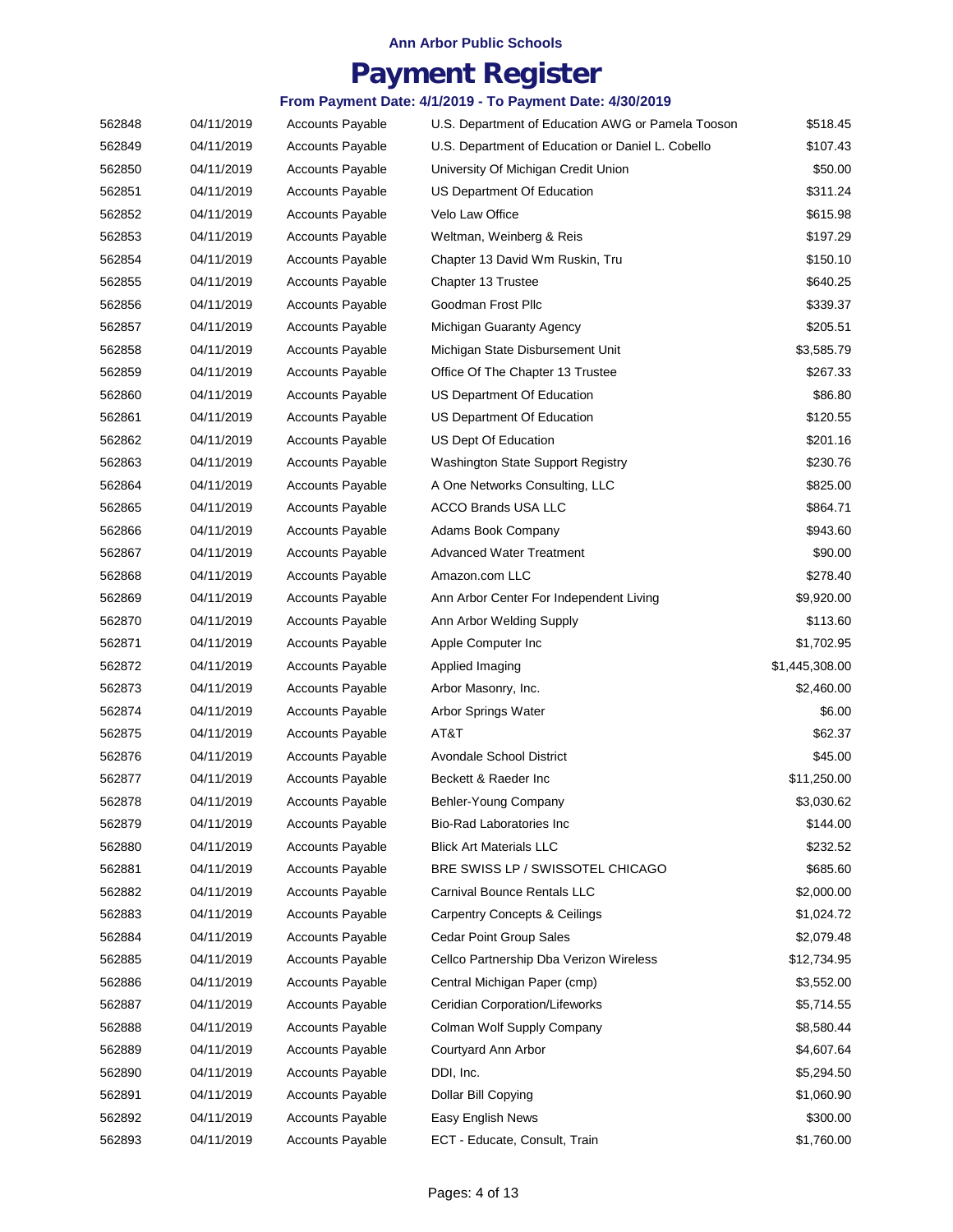## **Payment Register**

| 562894 | 04/11/2019 | <b>Accounts Payable</b> | Enterprise Rent-A-Car                              | \$612.70     |
|--------|------------|-------------------------|----------------------------------------------------|--------------|
| 562895 | 04/11/2019 | <b>Accounts Payable</b> | Ferguson Enterprises, Inc.                         | \$302.31     |
| 562896 | 04/11/2019 | <b>Accounts Payable</b> | Fingerle Lumber Co.                                | \$933.18     |
| 562897 | 04/11/2019 | <b>Accounts Payable</b> | Flinn Scientific Co.                               | \$315.53     |
| 562898 | 04/11/2019 | <b>Accounts Payable</b> | Follett School Solutions, Inc.                     | \$3,217.34   |
| 562899 | 04/11/2019 | <b>Accounts Payable</b> | For Inspiration and Recognition of Science and Tec | \$915.85     |
| 562900 | 04/11/2019 | <b>Accounts Payable</b> | Forestry Suppliers Inc.                            | \$131.33     |
| 562901 | 04/11/2019 | <b>Accounts Payable</b> | Getaway Tours Inc                                  | \$2,750.00   |
| 562902 | 04/11/2019 | <b>Accounts Payable</b> | Goyette Mechanical Co                              | \$157,510.24 |
| 562903 | 04/11/2019 | <b>Accounts Payable</b> | Great Lakes Hotel Supply Company                   | \$13,800.00  |
| 562904 | 04/11/2019 | <b>Accounts Payable</b> | Ground Travel Specialist, Inc.                     | \$1,590.00   |
| 562905 | 04/11/2019 | <b>Accounts Payable</b> | Heinemann Greenwood Publishing                     | \$10,224.20  |
| 562906 | 04/11/2019 | <b>Accounts Payable</b> | Hertz Furniture Systems LLC                        | \$544.98     |
| 562907 | 04/11/2019 | <b>Accounts Payable</b> | Hulings and Associate, LLC                         | \$2,001.28   |
| 562908 | 04/11/2019 | <b>Accounts Payable</b> | Jackson Service Company                            | \$2,188.50   |
| 562909 | 04/11/2019 | <b>Accounts Payable</b> | James Lee Michaels Dba Avery Systems               | \$1,295.00   |
| 562910 | 04/11/2019 | <b>Accounts Payable</b> | John's Sanitation Inc.                             | \$220.00     |
| 562911 | 04/11/2019 | <b>Accounts Payable</b> | Johnstone Supply Detroit Group                     | \$4,474.76   |
| 562912 | 04/11/2019 | <b>Accounts Payable</b> | Kelly-Shaieb, Jessica, Leigh                       | \$226.48     |
| 562913 | 04/11/2019 | <b>Accounts Payable</b> | Konica Minolta Business Solutions USA, Inc.        | \$564.51     |
| 562914 | 04/11/2019 | <b>Accounts Payable</b> | Konica Minolta Business Solutions USA, Inc.        | \$1,322.00   |
| 562915 | 04/11/2019 | <b>Accounts Payable</b> | Lazarus, Rebecca, Ruth                             | \$139.64     |
| 562916 | 04/11/2019 | <b>Accounts Payable</b> | Leslie Public Schools                              | \$50.00      |
| 562917 | 04/11/2019 | <b>Accounts Payable</b> | Let's Go Transportation Services                   | \$11,156.75  |
| 562918 | 04/11/2019 | <b>Accounts Payable</b> | Little Caesars Pizza                               | \$56.35      |
| 562919 | 04/11/2019 | <b>Accounts Payable</b> | Massp                                              | \$1,175.00   |
| 562920 | 04/11/2019 | <b>Accounts Payable</b> | <b>Mediscan Staffing Services</b>                  | \$2,112.50   |
| 562921 | 04/11/2019 | <b>Accounts Payable</b> | Meridian Winds LLC                                 | \$45.00      |
| 562922 | 04/11/2019 | <b>Accounts Payable</b> | Mi Assoc Of Admins Of Spec Ed Maase                | \$140.00     |
| 562923 | 04/11/2019 | <b>Accounts Payable</b> | Michigan DECA                                      | \$300.00     |
| 562924 | 04/11/2019 | <b>Accounts Payable</b> | Michigan Department of Natural Resources           | \$300.00     |
| 562925 | 04/11/2019 | <b>Accounts Payable</b> | Michigan Water Polo Association                    | \$500.00     |
| 562926 | 04/11/2019 | <b>Accounts Payable</b> | Mitchell & Mouat Architects                        | \$17,605.00  |
| 562927 | 04/11/2019 | <b>Accounts Payable</b> | <b>MLive Media Group</b>                           | \$387.50     |
| 562928 | 04/11/2019 | <b>Accounts Payable</b> | N <sub>2y</sub> , Inc                              | \$20,402.68  |
| 562929 | 04/11/2019 | <b>Accounts Payable</b> | National Energy Control Corporation                | \$1,382.32   |
| 562930 | 04/11/2019 | <b>Accounts Payable</b> | National Science Teachers Assn.                    | \$369.16     |
| 562931 | 04/11/2019 | <b>Accounts Payable</b> | Nelson Shantz Piano Service                        | \$1,620.00   |
| 562932 | 04/11/2019 | <b>Accounts Payable</b> | NeoFunds by Neopost                                | \$750.00     |
| 562933 | 04/11/2019 | <b>Accounts Payable</b> | Nicola's Books/little Professor Westgate           | \$652.68     |
| 562934 | 04/11/2019 | <b>Accounts Payable</b> | Office Depot                                       | \$1,710.29   |
| 562935 | 04/11/2019 | <b>Accounts Payable</b> | QBS, INC.                                          | \$250.00     |
| 562936 | 04/11/2019 | <b>Accounts Payable</b> | Quill Corporation                                  | \$724.59     |
| 562937 | 04/11/2019 | <b>Accounts Payable</b> | Really Good Stuff                                  | \$1,330.49   |
| 562938 | 04/11/2019 | <b>Accounts Payable</b> | Roberts Installation & Repair                      | \$1,090.00   |
| 562939 | 04/11/2019 | <b>Accounts Payable</b> | Scholastic Inc                                     | \$1,275.15   |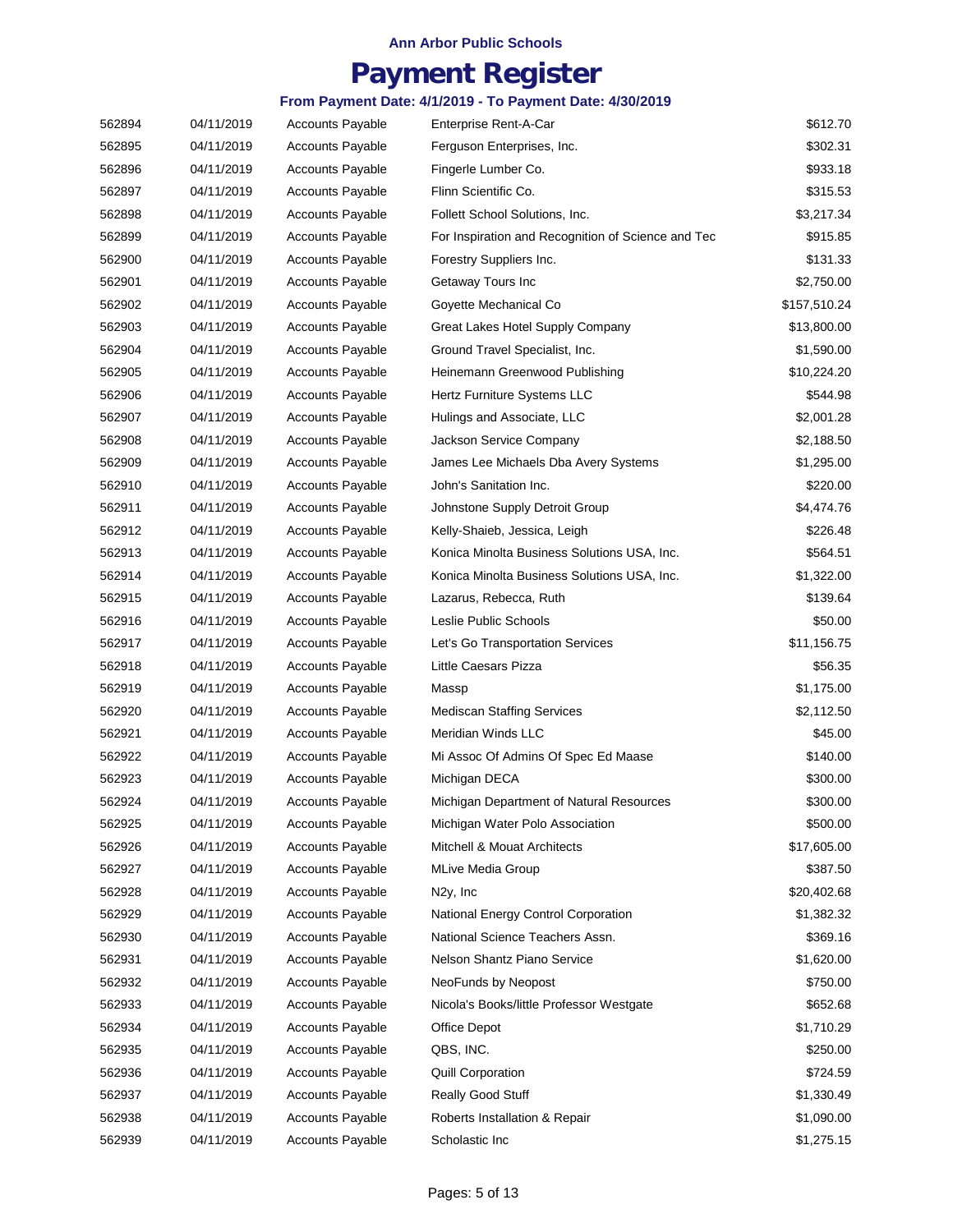## **Payment Register**

| 562940 | 04/11/2019 | <b>Accounts Payable</b> | Scholastic Inc                                | \$126.00    |
|--------|------------|-------------------------|-----------------------------------------------|-------------|
| 562941 | 04/11/2019 | <b>Accounts Payable</b> | ScreenLine, LLC                               | \$1,485.00  |
| 562942 | 04/11/2019 | <b>Accounts Payable</b> | Shar Products Co.                             | \$104.61    |
| 562943 | 04/11/2019 | <b>Accounts Payable</b> | Shutterbooth Llc Cs                           | \$595.00    |
| 562944 | 04/11/2019 | <b>Accounts Payable</b> | Sunbelt & Staffing                            | \$3,662.50  |
| 562945 | 04/11/2019 | <b>Accounts Payable</b> | Susan Eunice Baskett                          | \$265.84    |
| 562946 | 04/11/2019 | <b>Accounts Payable</b> | <b>Talx Corporation</b>                       | \$1,090.35  |
| 562947 | 04/11/2019 | <b>Accounts Payable</b> | <b>Teachers Discovery</b>                     | \$113.04    |
| 562948 | 04/11/2019 | <b>Accounts Payable</b> | Tech Mechanical, Inc                          | \$94,818.60 |
| 562949 | 04/11/2019 | <b>Accounts Payable</b> | Teletech, Inc.                                | \$22.00     |
| 562950 | 04/11/2019 | <b>Accounts Payable</b> | Toshiba Business Solutions                    | \$230.00    |
| 562951 | 04/11/2019 | <b>Accounts Payable</b> | Total Armored Car Service, Inc.               | \$352.52    |
| 562952 | 04/11/2019 | <b>Accounts Payable</b> | Town & Country Pools                          | \$1,033.00  |
| 562953 | 04/11/2019 | <b>Accounts Payable</b> | Tyler Technologies, Inc.                      | \$2,639.32  |
| 562954 | 04/11/2019 | <b>Accounts Payable</b> | US Foods, Inc.                                | \$307.48    |
| 562955 | 04/11/2019 | <b>Accounts Payable</b> | W.J. O'Neil Company                           | \$12,884.16 |
| 562956 | 04/11/2019 | <b>Accounts Payable</b> | <b>Washington Music Center</b>                | \$3,235.00  |
| 562957 | 04/11/2019 | <b>Accounts Payable</b> | <b>Washtenaw County Treasurer Office</b>      | \$55,228.32 |
| 562958 | 04/11/2019 | <b>Accounts Payable</b> | Waste Management                              | \$994.50    |
| 562959 | 04/11/2019 | <b>Accounts Payable</b> | WILSON, Jenna                                 | \$800.00    |
| 562960 | 04/18/2019 | <b>Accounts Payable</b> | 1 Stop Better Driving School & Transportation | \$5,634.24  |
| 562961 | 04/18/2019 | <b>Accounts Payable</b> | 4imprint                                      | \$3,681.09  |
| 562962 | 04/18/2019 | <b>Accounts Payable</b> | A and N Electric, Inc.                        | \$9,725.00  |
| 562963 | 04/18/2019 | <b>Accounts Payable</b> | A-1 Rental Inc                                | \$227.00    |
| 562964 | 04/18/2019 | <b>Accounts Payable</b> | AAB Global, LLC                               | \$340.00    |
| 562965 | 04/18/2019 | <b>Accounts Payable</b> | Abby Humphrey Services                        | \$541.67    |
| 562966 | 04/18/2019 | <b>Accounts Payable</b> | <b>ACCO Brands USA LLC</b>                    | \$222.61    |
| 562967 | 04/18/2019 | <b>Accounts Payable</b> | Adams Street Publishing Co.                   | \$465.00    |
| 562968 | 04/18/2019 | <b>Accounts Payable</b> | Ahlers, Benjamin                              | \$700.00    |
| 562969 | 04/18/2019 | <b>Accounts Payable</b> | Alwan, Maya                                   | \$2,500.00  |
| 562970 | 04/18/2019 | <b>Accounts Payable</b> | Ann Arbor Observer                            | \$837.00    |
| 562971 | 04/18/2019 | <b>Accounts Payable</b> | Ann Arbor/Ypsilanti Regional Chamber          | \$135.00    |
| 562972 | 04/18/2019 | <b>Accounts Payable</b> | Arch Environmental Group, Inc                 | \$28,388.40 |
| 562973 | 04/18/2019 | <b>Accounts Payable</b> | <b>Belle Tire</b>                             | \$2,434.70  |
| 562974 | 04/18/2019 | <b>Accounts Payable</b> | Berman, Sandra, S.                            | \$421.14    |
| 562975 | 04/18/2019 | <b>Accounts Payable</b> | Berry, Natalie, Jacquelyn                     | \$288.95    |
| 562976 | 04/18/2019 | <b>Accounts Payable</b> | Bigler, Mary                                  | \$2,394.80  |
| 562977 | 04/18/2019 | <b>Accounts Payable</b> | Bodies In Balance Fitness Studio              | \$375.91    |
| 562978 | 04/18/2019 | <b>Accounts Payable</b> | Bourne, Lindy-Ann                             | \$375.61    |
| 562979 | 04/18/2019 | <b>Accounts Payable</b> | Busch's Valuland-Main St                      | \$6.50      |
| 562980 | 04/18/2019 | <b>Accounts Payable</b> | Carl Gunderson Dba Simply Holistic Fitn       | \$4,209.51  |
| 562981 | 04/18/2019 | <b>Accounts Payable</b> | Carolina Biological Supply Company            | \$108.95    |
| 562982 | 04/18/2019 | <b>Accounts Payable</b> | <b>Carpentry Concepts &amp; Ceilings</b>      | \$1,023.00  |
| 562983 | 04/18/2019 | <b>Accounts Payable</b> | Cedar Point Group Sales                       | \$4,158.96  |
| 562984 | 04/18/2019 | <b>Accounts Payable</b> | Cendrowski, Chelsea                           | \$3,637.79  |
| 562985 | 04/18/2019 | <b>Accounts Payable</b> | Central Michigan Paper (cmp)                  | \$1,796.80  |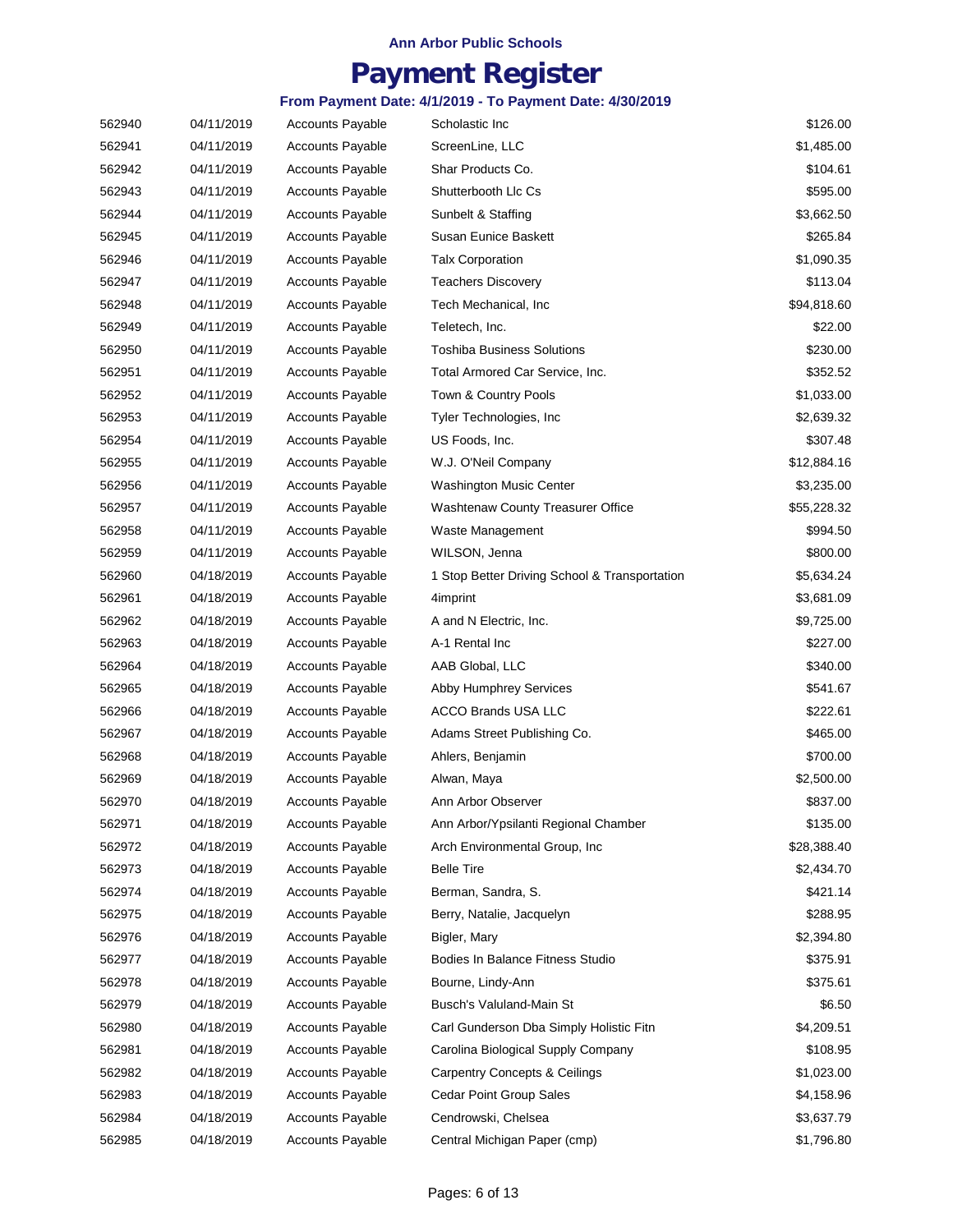### **Payment Register**

| 562986 | 04/18/2019 | <b>Accounts Payable</b> | Chartwells, Compass Group USA                      | \$364,841.11 |
|--------|------------|-------------------------|----------------------------------------------------|--------------|
| 562987 | 04/18/2019 | <b>Accounts Payable</b> | Cintas                                             | \$235.00     |
| 562988 | 04/18/2019 | <b>Accounts Payable</b> | City Of Ann Arbor Treasurer                        | \$1.00       |
| 562989 | 04/18/2019 | <b>Accounts Payable</b> | Collins And Blaha, P.C.                            | \$23,840.00  |
| 562990 | 04/18/2019 | <b>Accounts Payable</b> | Colman Wolf Supply Company                         | \$12,470.22  |
| 562991 | 04/18/2019 | <b>Accounts Payable</b> | Community High School Jazz Program                 | \$500.00     |
| 562992 | 04/18/2019 | <b>Accounts Payable</b> | Community Music School of Ann Arbor                | \$456.54     |
| 562993 | 04/18/2019 | <b>Accounts Payable</b> | Conner, Sarah                                      | \$1,056.44   |
| 562994 | 04/18/2019 | <b>Accounts Payable</b> | <b>Constellation New Energy Gas</b>                | \$176,113.61 |
| 562995 | 04/18/2019 | <b>Accounts Payable</b> | Crary, Emily                                       | \$2,000.00   |
| 562996 | 04/18/2019 | <b>Accounts Payable</b> | Crutchfield, Kerwood, T                            | \$1,000.00   |
| 562997 | 04/18/2019 | <b>Accounts Payable</b> | DDI, Inc.                                          | \$1,661.75   |
| 562998 | 04/18/2019 | <b>Accounts Payable</b> | Detroit Institute Of The Arts                      | \$210.00     |
| 562999 | 04/18/2019 | <b>Accounts Payable</b> | Dihydro Services Inc                               | \$212.00     |
| 563000 | 04/18/2019 | <b>Accounts Payable</b> | Discount School Supply                             | \$291.77     |
| 563001 | 04/18/2019 | <b>Accounts Payable</b> | Distributive Education Clubs Of America (deca Inc  | \$90.00      |
| 563002 | 04/18/2019 | <b>Accounts Payable</b> | Dollar Bill Copying                                | \$217.21     |
| 563003 | 04/18/2019 | <b>Accounts Payable</b> | Durham School Services LP                          | \$672,790.25 |
| 563004 | 04/18/2019 | <b>Accounts Payable</b> | Elliot Jr., Anthony                                | \$250.00     |
| 563005 | 04/18/2019 | <b>Accounts Payable</b> | Emmer, Laura                                       | \$2,591.54   |
| 563006 | 04/18/2019 | <b>Accounts Payable</b> | England, Kallie                                    | \$1,434.31   |
| 563007 | 04/18/2019 | <b>Accounts Payable</b> | Enterprise Rent-A-Car                              | \$563.16     |
| 563008 | 04/18/2019 | <b>Accounts Payable</b> | Environmental Consulting & Tech. Inc-ECT           | \$6,057.50   |
| 563009 | 04/18/2019 | <b>Accounts Payable</b> | <b>Federal Express Corporation</b>                 | \$67.35      |
| 563010 | 04/18/2019 | <b>Accounts Payable</b> | Ferguson Enterprises, Inc.                         | \$12,822.24  |
| 563011 | 04/18/2019 | <b>Accounts Payable</b> | <b>First Book</b>                                  | \$464.23     |
| 563012 | 04/18/2019 | <b>Accounts Payable</b> | Follett School Solutions, Inc.                     | \$793.32     |
| 563013 | 04/18/2019 | <b>Accounts Payable</b> | For Inspiration and Recognition of Science and Tec | \$1,000.00   |
| 563014 | 04/18/2019 | <b>Accounts Payable</b> | Forestry Suppliers Inc.                            | \$213.26     |
| 563015 | 04/18/2019 | <b>Accounts Payable</b> | Gary Vartanian dba Alignment Yoga                  | \$101.13     |
| 563016 | 04/18/2019 | <b>Accounts Payable</b> | <b>Geraldine Powell</b>                            | \$3,575.37   |
| 563017 | 04/18/2019 | <b>Accounts Payable</b> | Getaway Tours Inc                                  | \$2,255.00   |
| 563018 | 04/18/2019 | <b>Accounts Payable</b> | Giordani, James                                    | \$270.00     |
| 563019 | 04/18/2019 | <b>Accounts Payable</b> | Gold-Steinberg, PhD, LLC, Sharon, Elaine           | \$1,000.00   |
| 563020 | 04/18/2019 | <b>Accounts Payable</b> | Gordon Food Service                                | \$2,992.54   |
| 563021 | 04/18/2019 | Accounts Payable        | <b>Graduation Alliance</b>                         | \$17,500.00  |
| 563022 | 04/18/2019 | <b>Accounts Payable</b> | Great Lakes Hotel Supply Company                   | \$2,760.00   |
| 563023 | 04/18/2019 | <b>Accounts Payable</b> | Great Lakes Taiko Center, LLC                      | \$1,257.93   |
| 563024 | 04/18/2019 | <b>Accounts Payable</b> | Greene, Colleen, Mary                              | \$383.05     |
| 563025 | 04/18/2019 | <b>Accounts Payable</b> | Grek Powers dba G-Powers Training                  | \$3,169.77   |
| 563026 | 04/18/2019 | <b>Accounts Payable</b> | Heather Kellstrom dba HIT Enterprises, LLC         | \$6,900.00   |
| 563027 | 04/18/2019 | <b>Accounts Payable</b> | Hewitt's Music, Inc.                               | \$105.00     |
| 563028 | 04/18/2019 | <b>Accounts Payable</b> | Hocking, Lucinda, Lee                              | \$1,450.26   |
| 563029 | 04/18/2019 | <b>Accounts Payable</b> | Idelle Hammond-Sass DBA Idelle Hammond-Sass        | \$700.00     |
| 563030 | 04/18/2019 | Accounts Payable        | Impressive Promotional Products, LLC               | \$17,186.40  |
| 563031 | 04/18/2019 | Accounts Payable        | Indiana Printing and Publishing Company Inc.       | \$14,580.00  |
|        |            |                         |                                                    |              |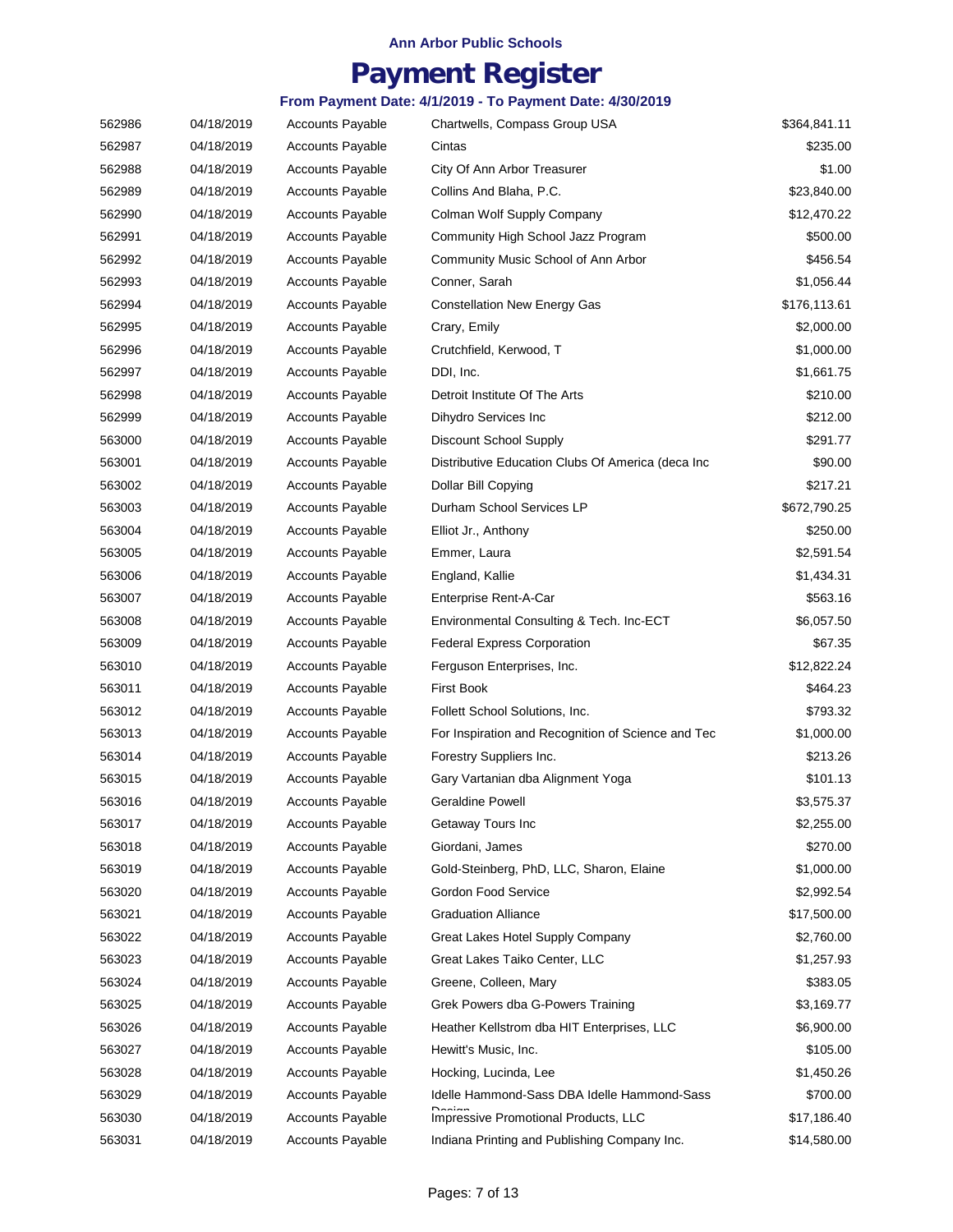## **Payment Register**

| 563032 | 04/18/2019 | <b>Accounts Payable</b> | Inspired By Science, LLC              | \$370.10    |
|--------|------------|-------------------------|---------------------------------------|-------------|
| 563033 | 04/18/2019 | <b>Accounts Payable</b> | Iron Mountain                         | \$200.68    |
| 563034 | 04/18/2019 | <b>Accounts Payable</b> | J.C. Ehrlich Pest Control             | \$2,339.00  |
| 563035 | 04/18/2019 | <b>Accounts Payable</b> | Jackson Service Company               | \$1,828.50  |
| 563036 | 04/18/2019 | <b>Accounts Payable</b> | Jamie Roc Platt                       | \$1,342.00  |
| 563037 | 04/18/2019 | <b>Accounts Payable</b> | Johnson Controls Inc.                 | \$45,254.82 |
| 563038 | 04/18/2019 | <b>Accounts Payable</b> | Johnstone Supply Detroit Group        | \$1,636.98  |
| 563039 | 04/18/2019 | <b>Accounts Payable</b> | Jorif, Daelynn                        | \$400.00    |
| 563040 | 04/18/2019 | <b>Accounts Payable</b> | Judson Allen DBA Jud LLC              | \$888.00    |
| 563041 | 04/18/2019 | <b>Accounts Payable</b> | Julia Rosenwald Hathaway              | \$174.99    |
| 563042 | 04/18/2019 | <b>Accounts Payable</b> | Katherine Renee Willson               | \$240.00    |
| 563043 | 04/18/2019 | <b>Accounts Payable</b> | Katherine's Catering & Special Events | \$11,700.00 |
| 563044 | 04/18/2019 | <b>Accounts Payable</b> | Kennedy Industries                    | \$712.50    |
| 563045 | 04/18/2019 | <b>Accounts Payable</b> | Kenneth Courtney Ray                  | \$640.00    |
| 563046 | 04/18/2019 | <b>Accounts Payable</b> | Kevin D Miller Csc                    | \$150.00    |
| 563047 | 04/18/2019 | <b>Accounts Payable</b> | Khalsa, Victoria                      | \$1,367.58  |
| 563048 | 04/18/2019 | <b>Accounts Payable</b> | <b>Kolossos Printing</b>              | \$1,140.36  |
| 563049 | 04/18/2019 | <b>Accounts Payable</b> | Kone Incorporated                     | \$3,645.75  |
| 563050 | 04/18/2019 | <b>Accounts Payable</b> | Lakeshore Learning Materials          | \$105.74    |
| 563051 | 04/18/2019 | <b>Accounts Payable</b> | Language Circle Enterprise            | \$22,447.73 |
| 563052 | 04/18/2019 | <b>Accounts Payable</b> | Let's Go Transportation Services      | \$10,003.25 |
| 563053 | 04/18/2019 | <b>Accounts Payable</b> | Lewis, Ryan, M                        | \$3,500.00  |
| 563054 | 04/18/2019 | <b>Accounts Payable</b> | Lloyd, Katherine, Johnson             | \$1,800.00  |
| 563055 | 04/18/2019 | <b>Accounts Payable</b> | Lynda Gronlund                        | \$261.48    |
| 563056 | 04/18/2019 | <b>Accounts Payable</b> | Marshall Music Co                     | \$98.00     |
| 563057 | 04/18/2019 | <b>Accounts Payable</b> | Massp                                 | \$200.00    |
| 563058 | 04/18/2019 | <b>Accounts Payable</b> | Mcmaster-Carr Supply                  | \$126.76    |
| 563059 | 04/18/2019 | <b>Accounts Payable</b> | <b>Meridian Winds LLC</b>             | \$530.00    |
| 563060 | 04/18/2019 | <b>Accounts Payable</b> | Mi High School Athletic Assn          | \$60.00     |
| 563061 | 04/18/2019 | <b>Accounts Payable</b> | Michigan Power Rodding, Inc.          | \$2,037.00  |
| 563062 | 04/18/2019 | <b>Accounts Payable</b> | Mitchell & Mouat Architects           | \$15,356.00 |
| 563063 | 04/18/2019 | <b>Accounts Payable</b> | <b>MLive Media Group</b>              | \$107.60    |
| 563064 | 04/18/2019 | <b>Accounts Payable</b> | <b>NASSP/NHS</b>                      | \$385.00    |
| 563065 | 04/18/2019 | <b>Accounts Payable</b> | Nocti                                 | \$1,506.00  |
| 563066 | 04/18/2019 | <b>Accounts Payable</b> | Office Depot                          | \$4,032.55  |
| 563067 | 04/18/2019 | <b>Accounts Payable</b> | Oriental Trading Co.                  | \$541.55    |
| 563068 | 04/18/2019 | <b>Accounts Payable</b> | Pearson Education, Inc.               | \$890.45    |
| 563069 | 04/18/2019 | <b>Accounts Payable</b> | <b>Pitney Bowes</b>                   | \$452.79    |
| 563070 | 04/18/2019 | <b>Accounts Payable</b> | Pitney Bowes, Inc.                    | \$113.02    |
| 563071 | 04/18/2019 | <b>Accounts Payable</b> | PKSA Ann Arbor, LLC                   | \$1,335.67  |
| 563072 | 04/18/2019 | <b>Accounts Payable</b> | Plante & Moran, PLLC                  | \$2,395.00  |
| 563073 | 04/18/2019 | <b>Accounts Payable</b> | Platt Laundromat, LLC                 | \$99.00     |
| 563074 | 04/18/2019 | <b>Accounts Payable</b> | Polar Paradice                        | \$2,750.00  |
| 563076 | 04/18/2019 | <b>Accounts Payable</b> | Positive Promotions                   | \$200.75    |
| 563077 | 04/18/2019 | <b>Accounts Payable</b> | Precision Data Products, Inc.         | \$349.50    |
| 563078 | 04/18/2019 | <b>Accounts Payable</b> | ProperLiving, LLC                     | \$625.00    |
|        |            |                         |                                       |             |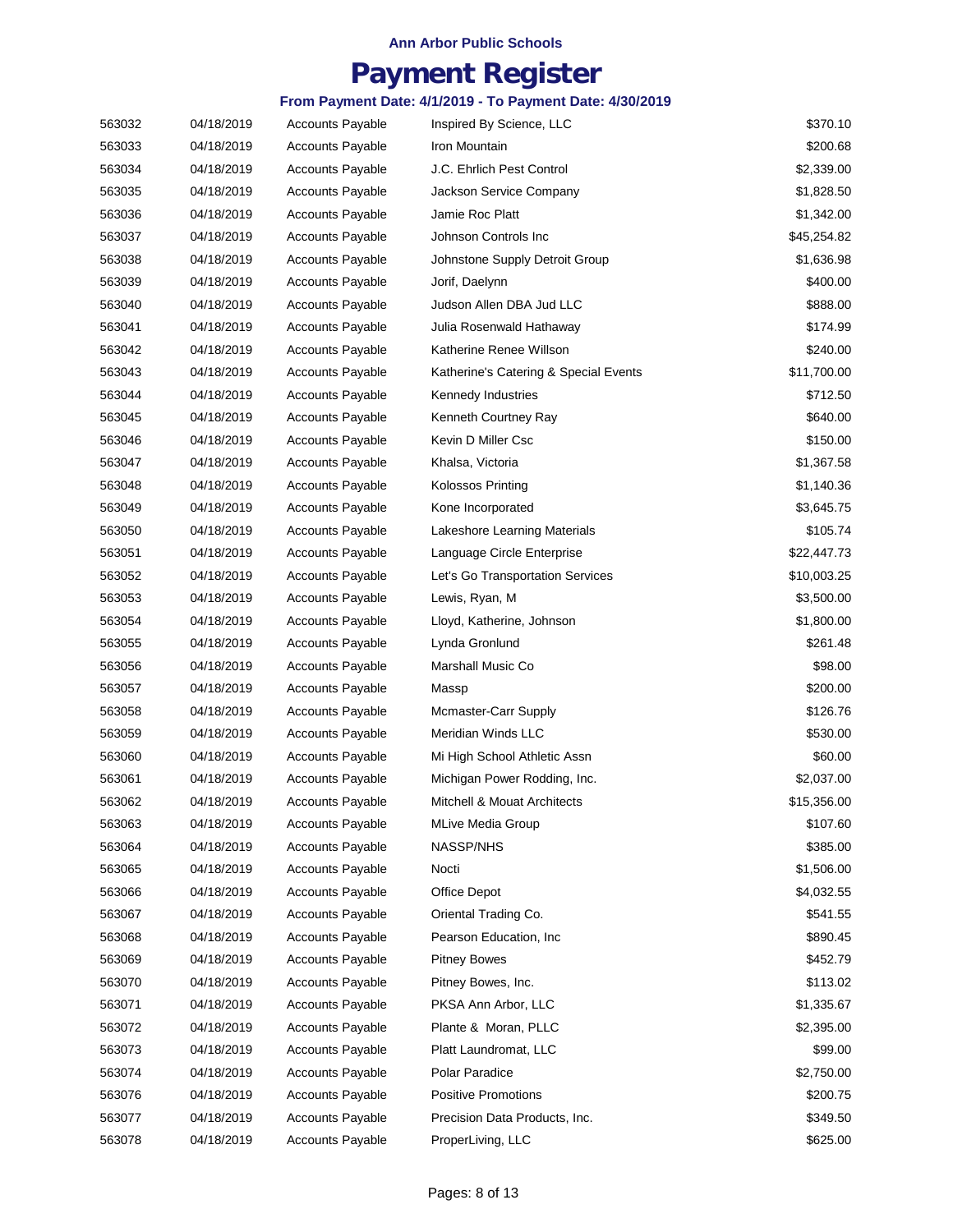## **Payment Register**

| 563079 | 04/18/2019 | <b>Accounts Payable</b> | <b>Quill Corporation</b>                          | \$525.21     |
|--------|------------|-------------------------|---------------------------------------------------|--------------|
| 563080 | 04/18/2019 | <b>Accounts Payable</b> | Read Naturally, Inc.                              | \$330.00     |
| 563081 | 04/18/2019 | <b>Accounts Payable</b> | Really Good Stuff                                 | \$819.64     |
| 563082 | 04/18/2019 | <b>Accounts Payable</b> | Rent A John                                       | \$420.00     |
| 563083 | 04/18/2019 | <b>Accounts Payable</b> | Revel and Roll                                    | \$485.00     |
| 563084 | 04/18/2019 | <b>Accounts Payable</b> | RKA Petroleum Companies, Inc.                     | \$22,005.94  |
| 563085 | 04/18/2019 | <b>Accounts Payable</b> | S & S Worldwide, Inc.                             | \$30.57      |
| 563086 | 04/18/2019 | <b>Accounts Payable</b> | Schmidt, Kelly                                    | \$480.00     |
| 563087 | 04/18/2019 | <b>Accounts Payable</b> | Schmitz, Vicki                                    | \$511.38     |
| 563088 | 04/18/2019 | <b>Accounts Payable</b> | <b>School Savers Corporation</b>                  | \$370.13     |
| 563089 | 04/18/2019 | Accounts Payable        | School Specialty Inc*                             | \$294.85     |
| 563090 | 04/18/2019 | <b>Accounts Payable</b> | Service Sports, Inc.                              | \$4,814.00   |
| 563091 | 04/18/2019 | <b>Accounts Payable</b> | Shar Products Co.                                 | \$97.55      |
| 563092 | 04/18/2019 | <b>Accounts Payable</b> | Sheraton Ann Arbor Hotel                          | \$8,921.94   |
| 563093 | 04/18/2019 | <b>Accounts Payable</b> | Spencer C. Michaud                                | \$1,143.24   |
| 563094 | 04/18/2019 | <b>Accounts Payable</b> | Staples Advantage                                 | \$199.81     |
| 563095 | 04/18/2019 | <b>Accounts Payable</b> | Staples Advantage                                 | \$334.15     |
| 563096 | 04/18/2019 | <b>Accounts Payable</b> | Still Mountain Buddhist Meditation Center         | \$322.03     |
| 563097 | 04/18/2019 | <b>Accounts Payable</b> | Stumps/Shindigz                                   | \$479.48     |
| 563098 | 04/18/2019 | <b>Accounts Payable</b> | <b>Superior Text</b>                              | \$10.65      |
| 563099 | 04/18/2019 | <b>Accounts Payable</b> | Tamres Group, Inc.                                | \$650.11     |
| 563100 | 04/18/2019 | <b>Accounts Payable</b> | <b>Team Sports</b>                                | \$3,375.25   |
| 563101 | 04/18/2019 | <b>Accounts Payable</b> | Time For Kids                                     | \$600.75     |
| 563102 | 04/18/2019 | <b>Accounts Payable</b> | <b>Treetown Murals LLC</b>                        | \$2,045.00   |
| 563103 | 04/18/2019 | <b>Accounts Payable</b> | TregoEd, Inc.                                     | \$1,750.00   |
| 563104 | 04/18/2019 | Accounts Payable        | Turnitin, LLC                                     | \$6,295.00   |
| 563105 | 04/18/2019 | <b>Accounts Payable</b> | U Of M Varsity Tennis Center                      | \$19,830.70  |
| 563106 | 04/18/2019 | <b>Accounts Payable</b> | ULINE, INC.                                       | \$197.84     |
| 563107 | 04/18/2019 | <b>Accounts Payable</b> | Vernier Software & Technology                     | \$1,923.04   |
| 563108 | 04/18/2019 | Accounts Payable        | Vesta Modular                                     | \$101,031.80 |
| 563109 | 04/18/2019 | <b>Accounts Payable</b> | Video And Internet Stuff, Llc                     | \$1,138.75   |
| 563110 | 04/18/2019 | <b>Accounts Payable</b> | W W Williams Midwest Inc.                         | \$2,875.35   |
| 563111 | 04/18/2019 | <b>Accounts Payable</b> | Wasentha Young dba Peaceful Dragon School         | \$510.80     |
| 563112 | 04/18/2019 | <b>Accounts Payable</b> | <b>Washtenaw Communications</b>                   | \$204.00     |
| 563113 | 04/18/2019 | <b>Accounts Payable</b> | Washtenaw County Dept-Public Health Environ Healt | \$19,867.00  |
| 563114 | 04/18/2019 | <b>Accounts Payable</b> | Washtenaw County Treasurer Office                 | \$42,021.51  |
| 563115 | 04/18/2019 | <b>Accounts Payable</b> | Washtenaw Cty Water Resources Commissioner        | \$1,418.66   |
| 563116 | 04/18/2019 | <b>Accounts Payable</b> | Washtenaw Intermediate School District            | \$60,685.00  |
| 563117 | 04/18/2019 | <b>Accounts Payable</b> | White, Nina                                       | \$700.00     |
| 563118 | 04/18/2019 | <b>Accounts Payable</b> | Wisconsin Ctr For Education Products & Services   | \$350.00     |
| 563119 | 04/18/2019 | <b>Accounts Payable</b> | Young, James                                      | \$1,100.00   |
| 563120 | 04/18/2019 | <b>Accounts Payable</b> | Young, Larrea, Alissa                             | \$2,500.00   |
| 563121 | 04/18/2019 | <b>Accounts Payable</b> | Cho, Sungmee                                      | \$15.50      |
| 563122 | 04/18/2019 | <b>Accounts Payable</b> | Designers Cove, Inc.                              | \$259.00     |
| 563123 | 04/18/2019 | <b>Accounts Payable</b> | NELSON, NANCY                                     | \$25.30      |
| 563124 | 04/18/2019 | <b>Accounts Payable</b> | Rock, Mary Alice                                  | \$36.75      |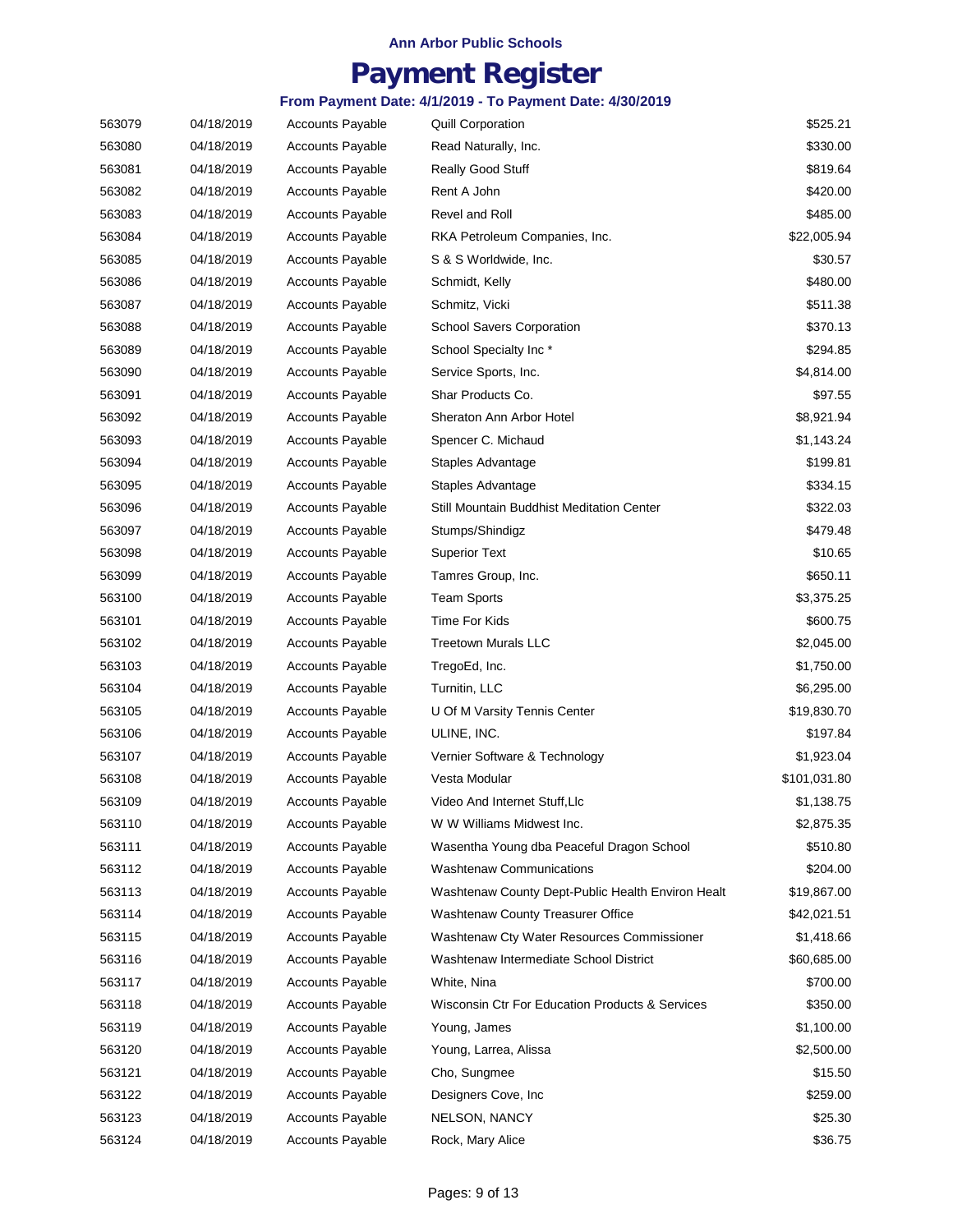## **Payment Register**

| 563125 | 04/18/2019 | <b>Accounts Payable</b> | Ziolkowski, Theresa                               | \$20.00     |
|--------|------------|-------------------------|---------------------------------------------------|-------------|
| 563126 | 04/25/2019 | <b>Accounts Payable</b> | Asset Acceptance LLC                              | \$204.31    |
| 563127 | 04/25/2019 | <b>Accounts Payable</b> | Berndt & Associates, P.C.                         | \$122.63    |
| 563128 | 04/25/2019 | <b>Accounts Payable</b> | David Lowell's Towing                             | \$53.63     |
| 563129 | 04/25/2019 | <b>Accounts Payable</b> | Michigan Department of Treasury                   | \$183.68    |
| 563130 | 04/25/2019 | <b>Accounts Payable</b> | Michigan Guaranty Agency                          | \$23.63     |
| 563131 | 04/25/2019 | <b>Accounts Payable</b> | Oklahoma Centralized Support Registry- FOC 711    | \$311.90    |
| 563132 | 04/25/2019 | <b>Accounts Payable</b> | Pioneer Credit Recovery                           | \$311.24    |
| 563133 | 04/25/2019 | <b>Accounts Payable</b> | State of Kansas                                   | \$205.20    |
| 563134 | 04/25/2019 | <b>Accounts Payable</b> | U.S. Department of Education AWG or Pamela Tooson | \$518.45    |
| 563135 | 04/25/2019 | <b>Accounts Payable</b> | U.S. Department of Education or Daniel L. Cobello | \$87.17     |
| 563136 | 04/25/2019 | <b>Accounts Payable</b> | University Of Michigan Credit Union               | \$50.00     |
| 563137 | 04/25/2019 | <b>Accounts Payable</b> | US Department Of Education                        | \$311.24    |
| 563138 | 04/25/2019 | <b>Accounts Payable</b> | Weltman, Weinberg & Reis                          | \$197.30    |
| 563139 | 04/25/2019 | <b>Accounts Payable</b> | Chapter 13 David Wm Ruskin, Tru                   | \$150.10    |
| 563140 | 04/25/2019 | <b>Accounts Payable</b> | Chapter 13 Trustee                                | \$640.25    |
| 563141 | 04/25/2019 | <b>Accounts Payable</b> | Goodman Frost Pllc                                | \$50.00     |
| 563142 | 04/25/2019 | <b>Accounts Payable</b> | Michigan Guaranty Agency                          | \$205.51    |
| 563143 | 04/25/2019 | <b>Accounts Payable</b> | Michigan State Disbursement Unit                  | \$3,630.08  |
| 563144 | 04/25/2019 | <b>Accounts Payable</b> | Office Of The Chapter 13 Trustee                  | \$267.33    |
| 563145 | 04/25/2019 | Accounts Payable        | US Department Of Education                        | \$84.54     |
| 563146 | 04/25/2019 | <b>Accounts Payable</b> | US Department Of Education                        | \$86.80     |
| 563147 | 04/25/2019 | <b>Accounts Payable</b> | US Department Of Education                        | \$100.31    |
| 563148 | 04/25/2019 | <b>Accounts Payable</b> | US Dept Of Education                              | \$201.15    |
| 563149 | 04/25/2019 | <b>Accounts Payable</b> | <b>Washington State Support Registry</b>          | \$230.76    |
| 563150 | 04/25/2019 | <b>Accounts Payable</b> | 4imprint                                          | \$1,387.39  |
| 563151 | 04/25/2019 | <b>Accounts Payable</b> | A and N Electric, Inc.                            | \$18,250.00 |
| 563152 | 04/25/2019 | <b>Accounts Payable</b> | <b>Adams Outdoor Advertising</b>                  | \$1,600.00  |
| 563153 | 04/25/2019 | <b>Accounts Payable</b> | Aero Filter, Inc.                                 | \$28,078.63 |
| 563154 | 04/25/2019 | <b>Accounts Payable</b> | <b>AM Services</b>                                | \$404.00    |
| 563155 | 04/25/2019 | <b>Accounts Payable</b> | Ann Arbor Area Transportation Authority           | \$900.00    |
| 563156 | 04/25/2019 | <b>Accounts Payable</b> | Ann Arbor Welding Supply                          | \$239.36    |
| 563157 | 04/25/2019 | <b>Accounts Payable</b> | Applied Imaging                                   | \$185.35    |
| 563158 | 04/25/2019 | <b>Accounts Payable</b> | Apply EBP, LLC                                    | \$439.00    |
| 563159 | 04/25/2019 | <b>Accounts Payable</b> | Arbor Springs Water                               | \$106.50    |
| 563160 | 04/25/2019 | <b>Accounts Payable</b> | <b>Baruzzini Aquatics</b>                         | \$42,915.67 |
| 563161 | 04/25/2019 | <b>Accounts Payable</b> | <b>Belle Tire</b>                                 | \$61.98     |
| 563162 | 04/25/2019 | <b>Accounts Payable</b> | <b>Blick Art Materials LLC</b>                    | \$112.65    |
| 563163 | 04/25/2019 | <b>Accounts Payable</b> | Blue Care Network Of Michigan                     | \$16,704.46 |
| 563164 | 04/25/2019 | <b>Accounts Payable</b> | Blue Lake Fine Arts Camp                          | \$200.00    |
| 563165 | 04/25/2019 | <b>Accounts Payable</b> | <b>Brittany Bryant</b>                            | \$250.00    |
| 563166 | 04/25/2019 | <b>Accounts Payable</b> | Busch's Valuland-Main St                          | \$247.36    |
| 563167 | 04/25/2019 | <b>Accounts Payable</b> | BWB Reasonable and Reliable Transportation LLC    | \$36,111.80 |
| 563168 | 04/25/2019 | <b>Accounts Payable</b> | Campus Agendas                                    | \$660.00    |
| 563169 | 04/25/2019 | <b>Accounts Payable</b> | Care Transport Inc.                               | \$62,840.00 |
| 563170 | 04/25/2019 | <b>Accounts Payable</b> | <b>CDW Government LLC</b>                         | \$3,333.50  |
|        |            |                         |                                                   |             |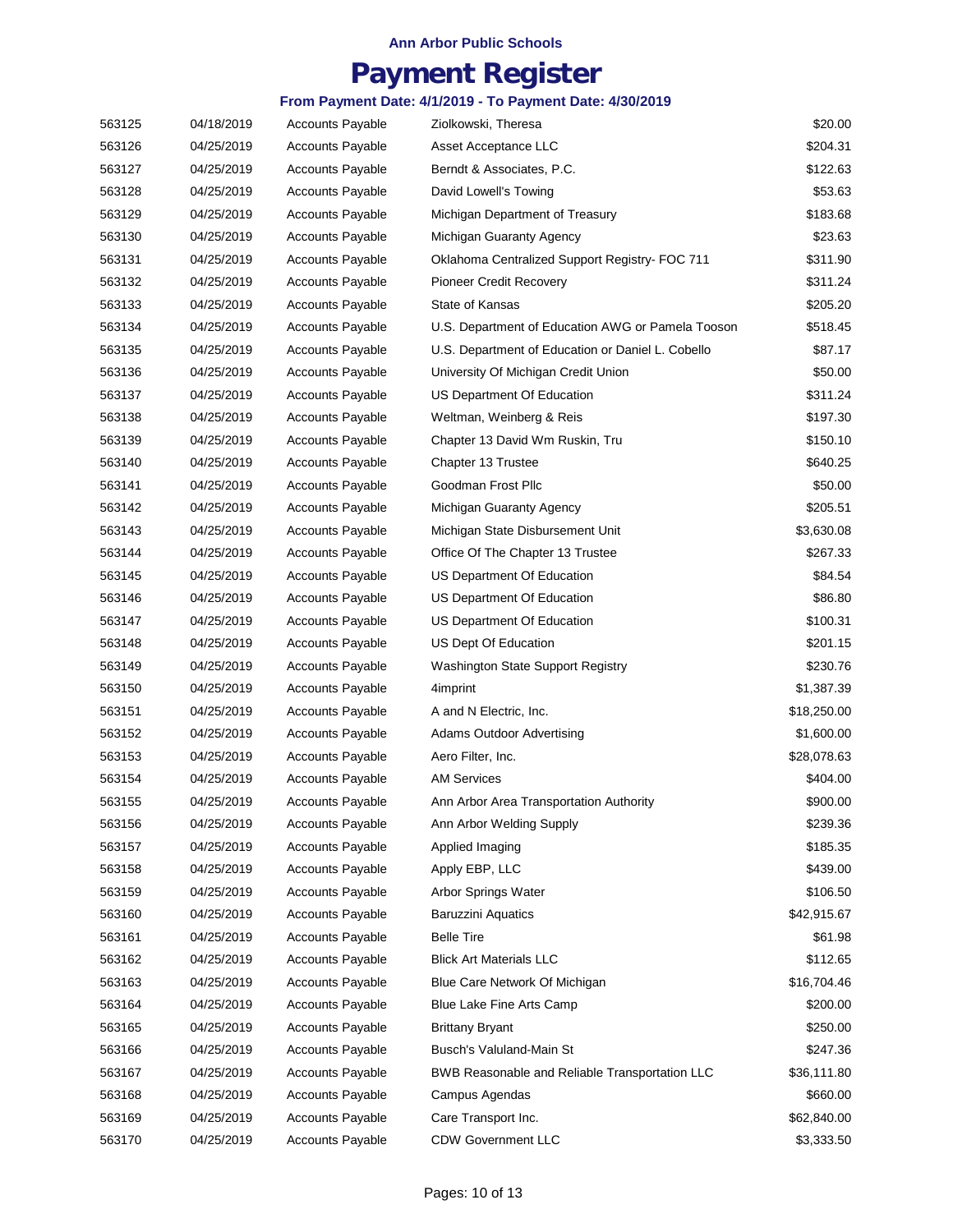## **Payment Register**

| 563171 | 04/25/2019 | <b>Accounts Payable</b> | CEI Michigan LLC                              | \$23,123.00 |
|--------|------------|-------------------------|-----------------------------------------------|-------------|
| 563172 | 04/25/2019 | <b>Accounts Payable</b> | Cintas                                        | \$7,474.56  |
| 563173 | 04/25/2019 | <b>Accounts Payable</b> | City Of Ann Arbor Parks And Recreation        | \$190.00    |
| 563174 | 04/25/2019 | <b>Accounts Payable</b> | Complete Production System Inc                | \$939.00    |
| 563175 | 04/25/2019 | <b>Accounts Payable</b> | Deaf Community Advocacy Network               | \$3,858.75  |
| 563176 | 04/25/2019 | <b>Accounts Payable</b> | Detroit Tigers Group Sales                    | \$1,310.00  |
| 563177 | 04/25/2019 | <b>Accounts Payable</b> | Discount School Supply                        | \$683.74    |
| 563178 | 04/25/2019 | <b>Accounts Payable</b> | Dollar Bill Copying                           | \$294.88    |
| 563179 | 04/25/2019 | <b>Accounts Payable</b> | Douglas, Byron, G.                            | \$807.50    |
| 563180 | 04/25/2019 | <b>Accounts Payable</b> | ECT - Educate, Consult, Train                 | \$3,120.00  |
| 563181 | 04/25/2019 | <b>Accounts Payable</b> | <b>EMG</b>                                    | \$42,140.53 |
| 563182 | 04/25/2019 | <b>Accounts Payable</b> | Enterprise Rent-A-Car                         | \$126.37    |
| 563183 | 04/25/2019 | <b>Accounts Payable</b> | ESGI, LLC                                     | \$736.00    |
| 563184 | 04/25/2019 | <b>Accounts Payable</b> | Ferguson Enterprises, Inc.                    | \$19,397.56 |
| 563185 | 04/25/2019 | <b>Accounts Payable</b> | Fiber Link Inc.                               | \$2,028.00  |
| 563186 | 04/25/2019 | <b>Accounts Payable</b> | Findaway World, LLC                           | \$69.94     |
| 563187 | 04/25/2019 | <b>Accounts Payable</b> | Flinn Scientific Co.                          | \$84.35     |
| 563188 | 04/25/2019 | <b>Accounts Payable</b> | Follett School Solutions, Inc.                | \$3,223.14  |
| 563189 | 04/25/2019 | <b>Accounts Payable</b> | GCA Education Services, Inc.                  | \$903.53    |
| 563190 | 04/25/2019 | <b>Accounts Payable</b> | Georgetown Country Club                       | \$250.00    |
| 563191 | 04/25/2019 | <b>Accounts Payable</b> | Gordon Food Service                           | \$1,824.51  |
| 563192 | 04/25/2019 | <b>Accounts Payable</b> | Great Lakes Environmental Service, Inc.       | \$7,100.00  |
| 563193 | 04/25/2019 | <b>Accounts Payable</b> | Heinemann Greenwood Publishing                | \$3,651.15  |
| 563194 | 04/25/2019 | <b>Accounts Payable</b> | Home Appliance Mart Big Georges               | \$583.00    |
| 563195 | 04/25/2019 | <b>Accounts Payable</b> | Interlochen Center For The Arts               | \$1,000.00  |
| 563196 | 04/25/2019 | <b>Accounts Payable</b> | James Lee Michaels Dba Avery Systems          | \$1,693.00  |
| 563197 | 04/25/2019 | <b>Accounts Payable</b> | Johnstone Supply Detroit Group                | \$2,070.80  |
| 563198 | 04/25/2019 | <b>Accounts Payable</b> | <b>Kolossos Printing</b>                      | \$98.25     |
| 563199 | 04/25/2019 | <b>Accounts Payable</b> | Kone Incorporated                             | \$950.00    |
| 563200 | 04/25/2019 | <b>Accounts Payable</b> | Lakeshore Learning Materials                  | \$1,520.48  |
| 563201 | 04/25/2019 | <b>Accounts Payable</b> | Landmark Tours & Travel                       | \$25.00     |
| 563202 | 04/25/2019 | <b>Accounts Payable</b> | Language Circle Enterprise                    | \$16,333.55 |
| 563203 | 04/25/2019 | <b>Accounts Payable</b> | Learning Gizmos, Inc.                         | \$193.88    |
| 563204 | 04/25/2019 | <b>Accounts Payable</b> | Mea Financial Services Inc. Group Term Life   | \$3,398.52  |
| 563205 | 04/25/2019 | <b>Accounts Payable</b> | <b>Mediscan Staffing Services</b>             | \$480.00    |
| 563206 | 04/25/2019 | <b>Accounts Payable</b> | Melanie P. Muir Chris Cakes Of Michi          | \$412.60    |
| 563207 | 04/25/2019 | <b>Accounts Payable</b> | Meridian Winds LLC                            | \$400.95    |
| 563208 | 04/25/2019 | <b>Accounts Payable</b> | <b>Metro Waste Service</b>                    | \$1,020.00  |
| 563209 | 04/25/2019 | <b>Accounts Payable</b> | Michigan Interpreting Services, Inc.          | \$1,680.00  |
| 563210 | 04/25/2019 | <b>Accounts Payable</b> | Michigan Interscholastic Forensic Association | \$80.00     |
| 563211 | 04/25/2019 | <b>Accounts Payable</b> | Michigan School Business Officials/MSBO       | \$360.00    |
| 563212 | 04/25/2019 | <b>Accounts Payable</b> | Midwestern Consulting Inc-Mci                 | \$19,416.33 |
| 563213 | 04/25/2019 | <b>Accounts Payable</b> | National Energy Control Corporation           | \$1,485.81  |
| 563214 | 04/25/2019 | <b>Accounts Payable</b> | NUCO <sub>2</sub> Inc                         | \$503.59    |
| 563215 | 04/25/2019 | <b>Accounts Payable</b> | Office Depot                                  | \$8,598.64  |
| 563216 | 04/25/2019 | <b>Accounts Payable</b> | <b>OHM Advisors</b>                           | \$7,484.00  |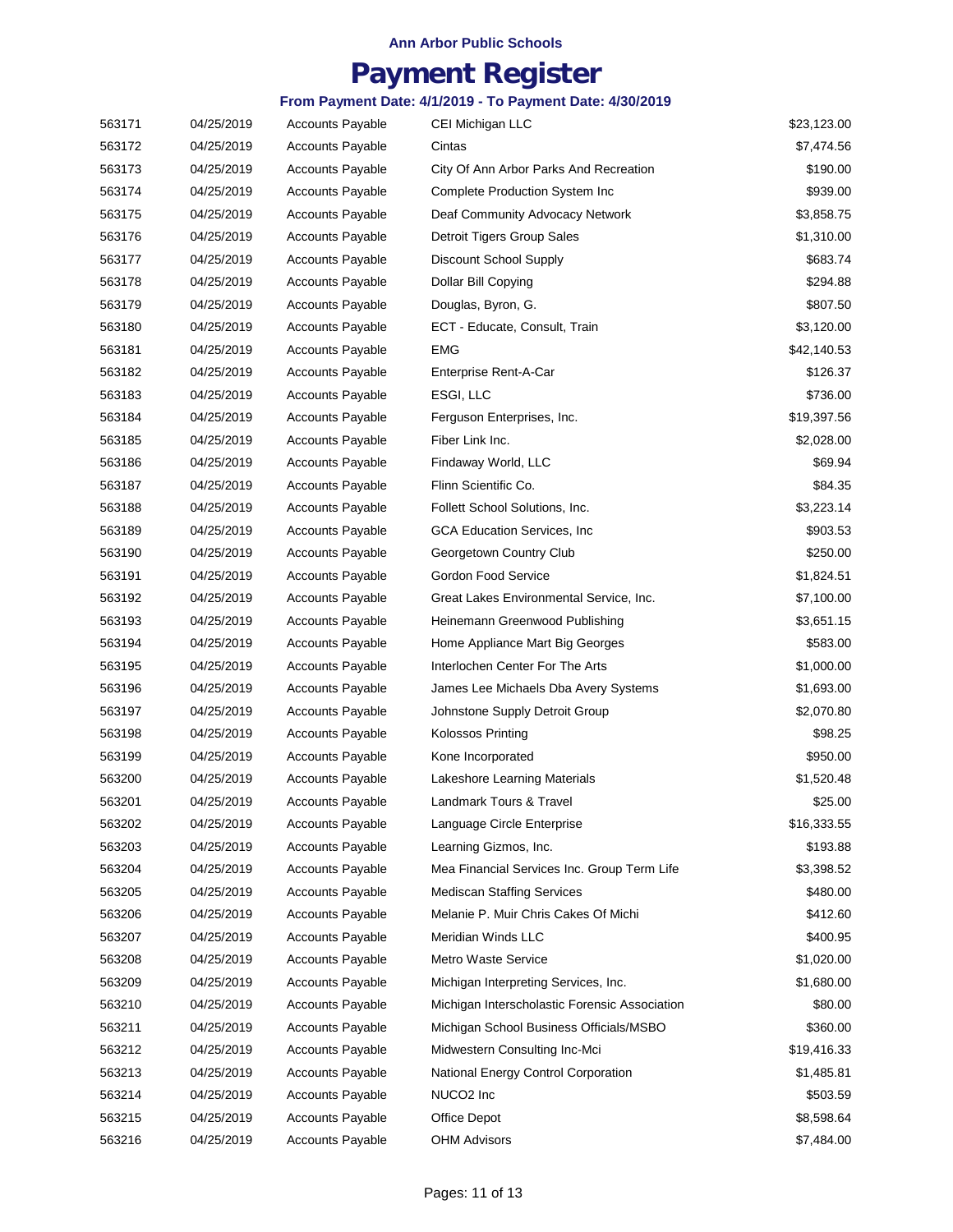## **Payment Register**

| 563217 | 04/25/2019 | <b>Accounts Payable</b> | <b>Pioneer Manufacturing Company</b>               | \$4,429.35     |
|--------|------------|-------------------------|----------------------------------------------------|----------------|
| 563218 | 04/25/2019 | <b>Accounts Payable</b> | <b>Pioneer Valley Educational Press</b>            | \$269.50       |
| 563219 | 04/25/2019 | <b>Accounts Payable</b> | <b>Pittsfield Charter Township</b>                 | \$125.17       |
| 563220 | 04/25/2019 | <b>Accounts Payable</b> | Platt Laundromat, LLC                              | \$99.00        |
| 563221 | 04/25/2019 | <b>Accounts Payable</b> | <b>Priority Health</b>                             | \$1,994,542.39 |
| 563222 | 04/25/2019 | <b>Accounts Payable</b> | Psychological Assessment Resources, Inc.           | \$518.40       |
| 563223 | 04/25/2019 | <b>Accounts Payable</b> | QBS, INC.                                          | \$64.00        |
| 563224 | 04/25/2019 | <b>Accounts Payable</b> | <b>Quill Corporation</b>                           | \$523.88       |
| 563225 | 04/25/2019 | <b>Accounts Payable</b> | RKA Petroleum Companies, Inc.                      | \$24,808.80    |
| 563226 | 04/25/2019 | <b>Accounts Payable</b> | RSVP Photo Booth, Katrina, Humphrey                | \$1,045.00     |
| 563227 | 04/25/2019 | <b>Accounts Payable</b> | Safety Systems, Inc.                               | \$375.00       |
| 563228 | 04/25/2019 | <b>Accounts Payable</b> | Sax Arts And Crafts                                | \$370.53       |
| 563229 | 04/25/2019 | <b>Accounts Payable</b> | <b>Schertzing Communications LLC</b>               | \$822.54       |
| 563230 | 04/25/2019 | <b>Accounts Payable</b> | Scholastic Inc                                     | \$589.22       |
| 563231 | 04/25/2019 | <b>Accounts Payable</b> | School Health Corporation                          | \$948.72       |
| 563232 | 04/25/2019 | <b>Accounts Payable</b> | <b>School Outfitters</b>                           | \$383.60       |
| 563233 | 04/25/2019 | <b>Accounts Payable</b> | School Specialty Inc*                              | \$545.88       |
| 563234 | 04/25/2019 | <b>Accounts Payable</b> | Schrock, Patrick                                   | \$1,700.00     |
| 563235 | 04/25/2019 | <b>Accounts Payable</b> | Service Pro Plumbing & Environmental Contracting I | \$457.08       |
| 563236 | 04/25/2019 | <b>Accounts Payable</b> | Set-Seg (opt & Gtl)                                | \$635.83       |
| 563237 | 04/25/2019 | <b>Accounts Payable</b> | Shar Products Co.                                  | \$550.00       |
| 563238 | 04/25/2019 | <b>Accounts Payable</b> | State Of Michigan Labor And Economic G             | \$100.00       |
| 563239 | 04/25/2019 | <b>Accounts Payable</b> | Steve's Custom Signs, Inc.                         | \$1,462.00     |
| 563240 | 04/25/2019 | <b>Accounts Payable</b> | Steven Friday                                      | \$4,992.00     |
| 563241 | 04/25/2019 | <b>Accounts Payable</b> | Stevens Disposal & Recycling Services Inc          | \$85.00        |
| 563242 | 04/25/2019 | <b>Accounts Payable</b> | Sunbelt & Staffing                                 | \$3,182.50     |
| 563243 | 04/25/2019 | <b>Accounts Payable</b> | Superior Lawn Care & Snow Removal, LLC             | \$5,220.00     |
| 563244 | 04/25/2019 | <b>Accounts Payable</b> | <b>Team Sports</b>                                 | \$745.00       |
| 563245 | 04/25/2019 | <b>Accounts Payable</b> | The College Board                                  | \$321.00       |
| 563246 | 04/25/2019 | <b>Accounts Payable</b> | Town & Country Pools                               | \$137.50       |
| 563247 | 04/25/2019 | <b>Accounts Payable</b> | Tredroc Tire Services, LLC                         | \$1,488.08     |
| 563248 | 04/25/2019 | <b>Accounts Payable</b> | TregoEd, Inc.                                      | \$6,307.75     |
| 563249 | 04/25/2019 | <b>Accounts Payable</b> | UA 190-IBEW 252, LLC                               | \$200.00       |
| 563250 | 04/25/2019 | <b>Accounts Payable</b> | Underground Printing                               | \$4,734.77     |
| 563251 | 04/25/2019 | <b>Accounts Payable</b> | Unit Packaging                                     | \$705.00       |
| 563252 | 04/25/2019 | <b>Accounts Payable</b> | <b>University Musical Society</b>                  | \$1,197.00     |
| 563253 | 04/25/2019 | <b>Accounts Payable</b> | University Of Michigan Cashier Support Paym        | \$650.08       |
| 563254 | 04/25/2019 | <b>Accounts Payable</b> | US Foods, Inc.                                     | \$301.74       |
| 563255 | 04/25/2019 | <b>Accounts Payable</b> | US Toy Company Inc. Constructive Playthi           | \$167.88       |
| 563256 | 04/25/2019 | <b>Accounts Payable</b> | Virco Inc.                                         | \$7,677.66     |
| 563257 | 04/25/2019 | <b>Accounts Payable</b> | <b>Washington Music Center</b>                     | \$16,175.00    |
| 563258 | 04/25/2019 | <b>Accounts Payable</b> | Washtenaw Intermediate School District             | \$140.00       |
| 563259 | 04/25/2019 | <b>Accounts Payable</b> | Weatherproofing Technologies, Inc.                 | \$5,991.00     |
| 563260 | 04/25/2019 | <b>Accounts Payable</b> | <b>Wenger Corporation</b>                          | \$480.00       |
| 563261 | 04/25/2019 | <b>Accounts Payable</b> | West Interactive Services Corporation              | \$8,500.00     |
| 563262 | 04/25/2019 | <b>Accounts Payable</b> | WILSON, Jenna                                      | \$1,600.00     |